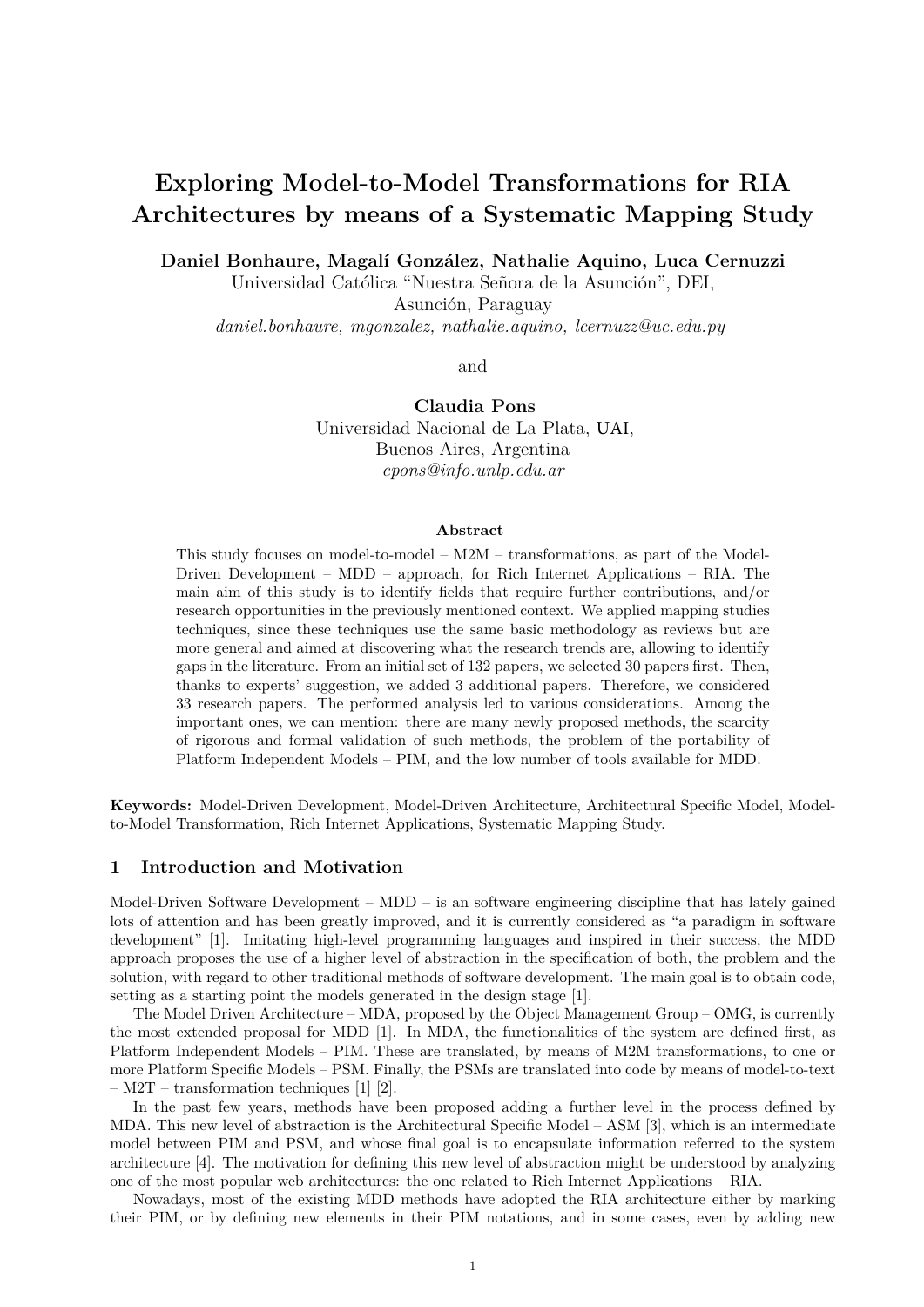entire models at the PIM level. Examples are that WebML defines WebML RIA [\[5\]](#page-22-4), UWE defines UWE for RIA [\[6\]](#page-22-5), OO-H defines OOH4RIA [\[7\]](#page-22-6), among others.

This tendency for adapting the PIM for capturing information regarding the architecture either by adding marks – but without considering this as a marked PIM, or by adding new entire models, or even by adding new elements in the PIM notation, not strictly complies with the principle of the PIM portability promoted by MDD as well as MDA. On the other hand, the ASM suggests to move the definition details related to the architecture out from the problem space –  $\text{PIM}$  – to the solution space – ASM, avoiding the PIM from containing such details and contributing to its so desired portability.

The main idea of this mapping is to analyze proposals and other research works available in the fields of MDD and MDA, in which M2M transformations are performed targeting to RIA architectures. We are interested in the identification of neglected areas of study, unfinished work, and more generally, any chance of research that could eventually be required.

The reason for selecting a Systematic Mapping Study – SMS, over the choice of a Systematic Literature Review – SLR, is that SMSs are more general and they are aimed at discovering what the research trends are, whereas SLRs are better suited to cases in which there is a need for aggregating evidence and it requires a more clear objective and research questions [\[8\]](#page-22-7).

By the time this study was made, there were no SMS or SLR detected in the literature that cover the same topics of this work, reinforcing the need to carry it out. Nevertheles, we found two recent works with similar approaches: [\[9\]](#page-22-8) and [\[10\]](#page-22-9). Casteleyn et al. [\[9\]](#page-22-8) present a SMS that analyzes the first ten years of RIA, the period of study goes from 2002 – year in which the term RIA was first seen in a Macromedia document  $[11]$  – to 2011, the year before they performed their study. Also Aragón et al. [\[10\]](#page-22-9) show an analysis for a SLR, at first sight, that later was not published as such, according to the authors.

The main topic of this SMS is to identify *"what has been done?"* and *"what is to be done in the future?"* within the context of MDD methodologies focusing on RIA architectures. This differs from both of the previously mentioned works in a basic point: this work is the only one that analyzes both MDD and RIA altogether, and furthermore, this is the only work that comprises MDD methodologies, focusing on RIA, analyzing the M2M transformations involved.

This paper is an improved extension of a conference paper [\[12\]](#page-22-11). The main change over the previous paper is the extension of the search by including three more search sources: ACM Digital Library, ScienceDirect and Scopus and some modification made over the search string. Furthermore, we added new sections and improved others. This all, allowed us to increase the breadth of the search process and its rigor.

The remainder of the paper is organized as follows: section 2 describes the research method that was used to map the primary studies; section 3 presents the results obtained; in section 4, results are interpreted; section 5 presents discussions related to MDD, PIM and ASM; on section 6, the threats to validity are analyzed; and finally, section 7 gathers all the conclusions arisen during the present study.

## **2 Research Method**

Although a SMS use the same basic methodology as a SLR [\[13\]](#page-22-12) [\[14\]](#page-22-13), it is designed to give an overview of a research area through identifying the quantity and type of research and results available within it [\[15\]](#page-22-14) [\[16\]](#page-22-15), allowing to identify gaps in the literature. The main difference between SMSs and SLRs is in scope and in the analysis procedures. The scope is often broader in a SMS than in a SLR, and a deeper synthesis is not expected in a SMS [\[17\]](#page-23-0). Thus, we performed this SMS by considering the guidelines provided in [\[8,](#page-22-7) [15,](#page-22-14) [16\]](#page-22-15). Our study was performed in two stages: planning and conducting. The activities concerning these stages are described in the following sub-sections.

## **2.1 Planning Stage**

In this stage, we performed the following activities in order to establish a mapping protocol: (1) establishment of research questions; (2) definition of the search strategy; (3) establishment of selection criteria; (4) definition of the selection procedure; (5) definition of the data extraction strategy; and (6) selection of synthesis methods. Each of them is explained in detail in the following subsections.

#### *2.1.1 Research questions*

As already pointed out in the introduction, the reason why we make this SMS is that we need to obtain an overview of the MDD and MDA research areas, especially in regard to proposals and research works in which M2M transformations are performed targeting to RIA architectures. We are interested in the identification of neglected areas of study, unfinished work, and more generally, any chance of research that could eventually be required.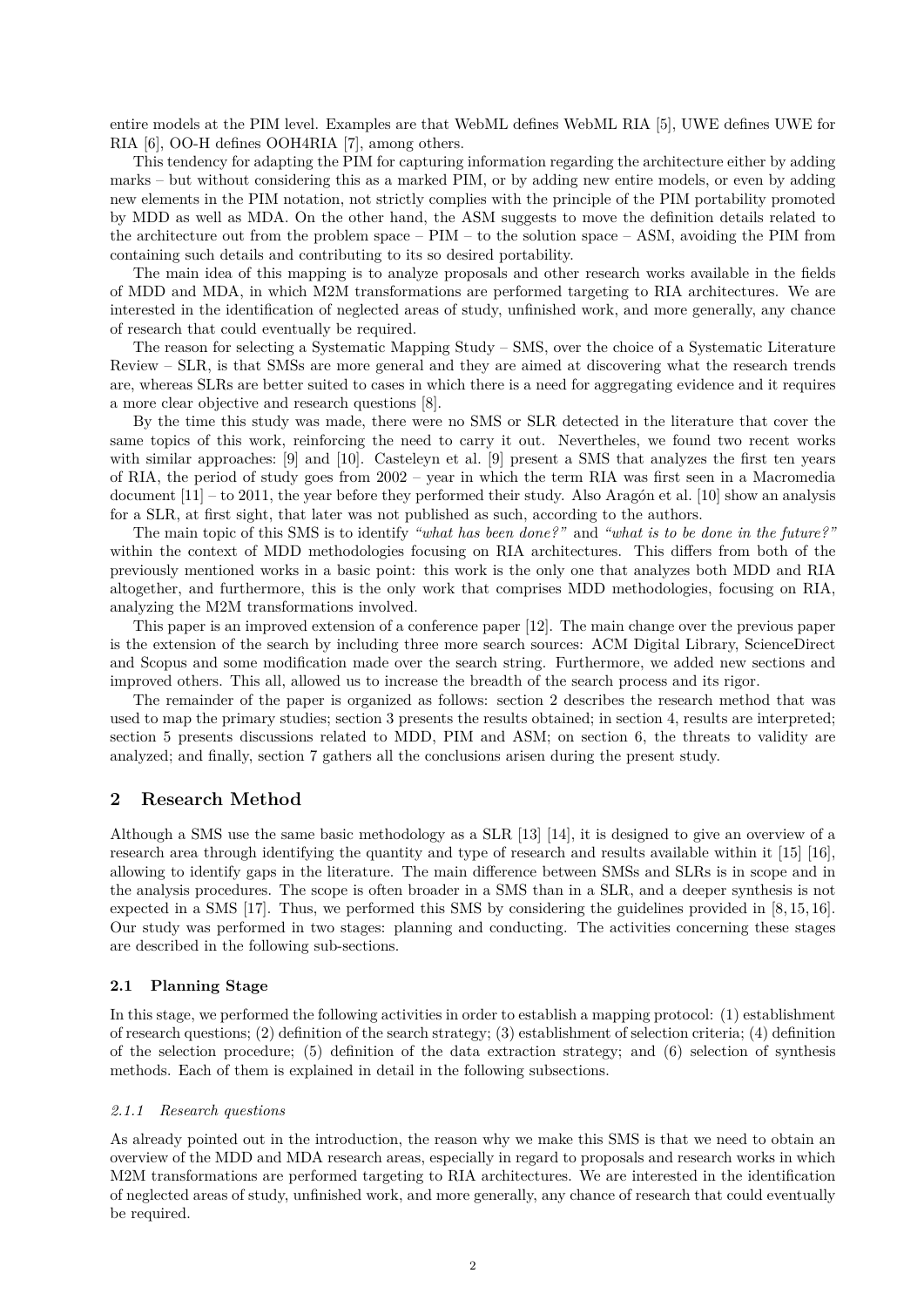<span id="page-2-0"></span>Having this goal in mind, we have raised the research questions that we present in the Table [1.](#page-2-0)

|                                          | Research question                                                                                        | Motivation                                                                                                                                                                                                                           |  |  |
|------------------------------------------|----------------------------------------------------------------------------------------------------------|--------------------------------------------------------------------------------------------------------------------------------------------------------------------------------------------------------------------------------------|--|--|
|                                          | <b>RQ1:</b> What are the research goals<br>related to MDD and M2M transfor-<br>mations?                  | Identify which is the most significant research area and<br>which areas has been briefly studied, exploring basic con-<br>cepts, gathering knowledge from current practices, advanc-<br>ing the practice through the Design Science. |  |  |
| General questions                        | <b>RQ2:</b> What type of methods were<br>used in the research related to MDD<br>and M2M transformations? | Determine if the proposals in this field of research are prac-<br>tical or basic research, as well as to identify real opportu-<br>nities for future research.                                                                       |  |  |
|                                          | <b>RQ3:</b> What is the scope of the pro-<br>posals in the selected works?                               | Determine the type of results in each of the works analyzed,<br>for example new proposals, used tools, etc.                                                                                                                          |  |  |
|                                          | RQ4: Which modeling phases are<br>contemplated?                                                          | Identify which MDA phases are adopted by each of the an-<br>alyzed proposals, since some of them comply more strictly<br>with MDA phases, whereas others less strictly, and some<br>even propose new phases.                         |  |  |
|                                          | <b>RQ5:</b> Does the proposal follow the<br>MDA standard or not?                                         | To determine the level of adoption of the MDA standard vs<br>the level of adoption of the MDD principles.                                                                                                                            |  |  |
|                                          | RQ6: Does the proposals have tool<br>support? Which is the development<br>stage of these tools?          | To identify if the proposals became more than just that, to<br>mean, if there was a tool to test it.                                                                                                                                 |  |  |
|                                          | RQ7: What is the IDE pointed out<br>for the use of the tool proposed?                                    | It is aimed to identify the IDE the proposed tool was de-<br>veloped for.                                                                                                                                                            |  |  |
|                                          | RQ8: What is the level of automa-<br>tion of M2M transformations?                                        | Identify the level of automation of M2M transformations.                                                                                                                                                                             |  |  |
| Questions related to M2M transformations | <b>RQ9:</b> Do source and target models<br>belong to the same level of abstrac-<br>tion?                 | Identify and analyze the abstraction level from source and<br>target models of M2M transformations.                                                                                                                                  |  |  |
|                                          | <b>RQ10:</b> What is the modeling lan-<br>guage used for source and target<br>models?                    | Distinguish if the source and target models are written in<br>different modeling languages or not.                                                                                                                                   |  |  |
|                                          | What is the relation be-<br><b>RQ11:</b><br>tween the source and target models?                          | Identify if the target model is a new model or was obtained<br>through a modification of the source model.                                                                                                                           |  |  |
|                                          | RQ12: What is the relation be-<br>tween the number of source and tar-<br>get models?                     | Identify if multiple source models and/or multiple target<br>models are allowed.                                                                                                                                                     |  |  |
|                                          | RQ13: What is the language used<br>for M2M transformations in the pro-<br>posals being studied?          | Identify the languages used for M2M transformations.                                                                                                                                                                                 |  |  |

## Table 1: Research questions

### <span id="page-2-1"></span>*2.1.2 Search strategy*

The search strategy was defined considering the issues concerning to the terminology existing in the context of MDD. The terms often vary depending on different factors such as the standards used to define each of the elements involved in the process, legal aspects – patents on more common terms in use, etc.

As an example, the OMG keeps trade mark on MDA, as other terms alike including MDD [\[1\]](#page-22-0). Therefore, when the international scientific community refers to ideas related to modeling engineering without focusing exclusively on OMG standards, uses the MDE acronym, which means Model Driven Engineering, as this has not been patented by OMG [\[1\]](#page-22-0). Despite the fact that MDE is strictly more general than MDD and MDA, respectively, as depicted in [\[2\]](#page-22-1), we use this acronym to refer to either of the two.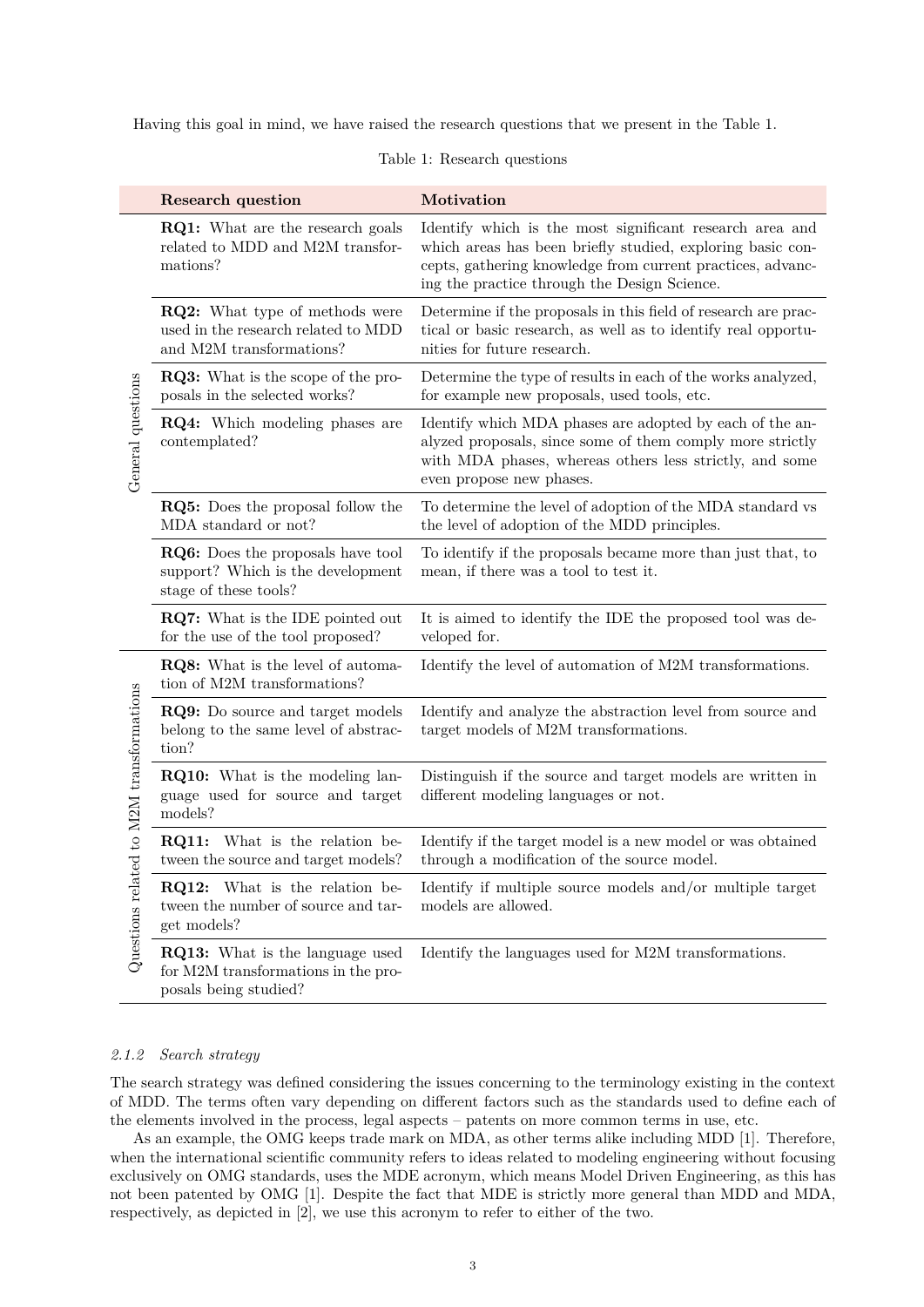Other main stream within MDD – the Spaniard scientific community – mainly uses the acronym DSDM – Desarrollo de Software Dirigido por Modelos – instead of MDD, MDA or MDE – considering the last ones as synonyms of MDD. It is well known than an important Anglo stream uses MDSE – Model-Driven Software Engineering – as an alternative acronym for MDE.

Another particular situation is observed with the acronym of M2M transformations. In that sense, some papers directly mention the transformation language involved in the process, ATL – Atlas Transformation Language – or  $QVT$  –  $Query/View/Transformation$  –, without explicitly referring to M2M. Due to all the exposed, in this SMS we decided to use these three acronyms as synonyms in order to define our search strategy.

<span id="page-3-0"></span>**Search string.** The choice made over the main terms, synonyms, alternative terms or terminology related to main terms is shown in Table [2,](#page-3-0) and it is based on the reasons exposed previously.

|  |  | Table 2: Search terms |  |
|--|--|-----------------------|--|
|--|--|-----------------------|--|

| Main terms    | Alternative terms                            |
|---------------|----------------------------------------------|
| MDD, MDE, MDA | DSDM, MDSD, MDSE, Model-Driven, Model Driven |
| M2M, ATL, QVT | Model-to-Model                               |
| RIA           | Rich Internet Applications                   |

The search string are presented in Figure [1.](#page-3-1) It was defined according to the terms in Table [2](#page-3-0) by following the directions below:

1. Main terms join to alternative terms through the logical operator OR.

2. Main terms join to other main terms by using the logical operator AND.

<span id="page-3-1"></span>("MDD" OR "DSDM" OR "MDSD" OR "MDE" OR "MDSE" OR "MDA" OR "Model-Driven" OR "Model Driven")

**AND** ("M2M" OR "Model-to-Model" OR "ATL" OR "QVT") **AND** ("RIA" OR "Rich Internet Applications")

Figure 1: Search string

**Search sources.** Continuing with the development of the search strategy, it is important to point out that the search period comprises works published between 2002 – the same year in March, the terminology RIA was first used in a Macromedia document [\[11\]](#page-22-10) – and 2015. The year in which the terminology RIA was first seen, is considered as the inferior limit since this study takes MDD for the RIA architecture as a focus point.

The digital libraries to be used are five of the most relevant for the context of this study. They have been selected based on the experience reported by Dyba et al. [\[18\]](#page-23-1) and Petercen et al. [\[8\]](#page-22-7), and are listed below:

- 1. IEEE Xplore,
- 2. Springer Link,
- 3. ACM Digital Library,
- 4. ScienceDirect,
- 5. Scopus

The search string was applied in each of the search sources mentioned before, looking  $up$  – when the search engine of library allowed it – in tittles and abstracts, and when this was not possible or when this returned few results, considering the whole text.

#### *2.1.3 Criteria for selecting primary studies*

To choose the studies, several inclusion and exclusion criteria were taken into consideration – see Table [3.](#page-4-0)

## *2.1.4 Procedure for selecting primary studies*

The procedure for the selection of primary studies comprises three stages.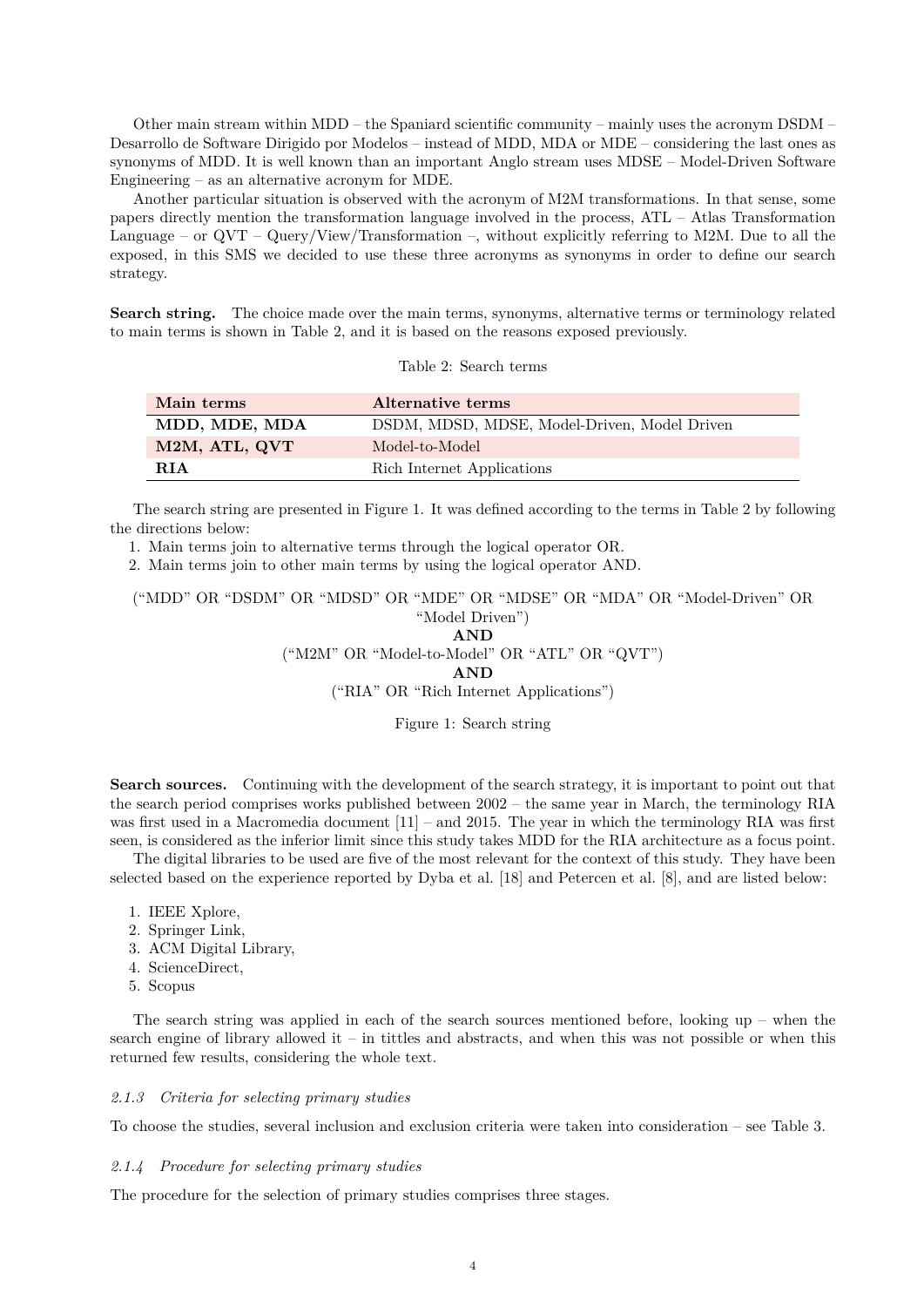#### Table 3: Inclusion and exclusion criteria

#### <span id="page-4-0"></span>**Inclusion criteria**

- 1. Publications related to MDD for RIA.
- 2. Journals, conferences and workshops papers.
- 3. Publications in English, Spanish or Portuguese.
- 4. Works published between 2002 and 2015.

## **Exclusion criteria (based on titles and abstracts)**

- 1. Publications that are not related to MDD for RIA.
- 2. Papers with abstract only.
- 3. Non-peer reviewed publications.
- 4. Duplicate reports of the same study in different sources.

## **Exclusion criteria (based on full text)**

1. Publications in which our search terms are mentioned but they do not constitute the main matter of study – e.g., papers which only mention our search terms as examples or in introductory sentences in the abstract without really addressing it any further.

2. Duplicate reports of the same study in different sources.

The first stage consists, basically, in the inclusion of all those papers that fulfill the inclusion criteria previously set and that are selected following the search strategy defined.

The second stage consists – considering all the papers obtained in the previous stage – in setting all the exclusion criteria defined for the title and abstract. Should any doubts arise – that is when the title and abstract may not allow a clear exclusion – the paper will not be excluded in this stage.

Same as the previous stage, the third stage takes into consideration the results obtained in the stage before. Here the criteria for exclusion will be applied on the full text of the primary study. After the complete reading, no doubts would exist about its inclusion or exclusion; however, if any doubts arise, the paper will not be excluded. This is because we consider that an incorrect exclusion will be more harmful than an incorrect inclusion.

The application of inclusion and exclusion criteria was carried out by one of the authors, whereas the others provided input to solve ambiguities during the process. Thus, each article was only reviewed by a single author, which poses a threat to the reliability of the SMS – see also the discussion of validity threats, Section [6.](#page-19-0) If a very large number of studies is obtained and many of them are clearly identifiable noise the process may be conducted individually [\[19\]](#page-23-2).

#### *2.1.5 Data extraction strategy*

The form for data extraction consists of two parts. The first part aims to extract meta-data from each primary study: title, authors, type of publication, name of the conference/journal, year, etc. The second part aims to extract data about dimensions and categories that we have established in order to classify the selected primary studies and to be able to answer our research questions. This form is available at <www.dei.uc.edu.py/proyectos/mddplus/documentos/exploring-m2m-ria-by-sms/>.

The extraction and categorization process was carried out by one of the authors, whereas the others provided input to solve ambiguities during the process, and reviewed the extraction and categorization process by tracing back the information in the extraction form to the statements in some papers randomly selected, checking their correctness. Having another author checking the extraction is a common practice in systematic reviews for social science [\[19\]](#page-23-2).

The scheme defined for work classification was established by taking into consideration each research question (see Table [1\)](#page-2-0) as well as the relevant literature (see Table [4\)](#page-5-0), in order to restrict possible answers to each research question.

In defining possible categories for each of the research questions we realized that some of them are not mutually excluding since, in some cases, the proposals under analysis can be classified in more than one category at the same time. A clear example of this is the levels of abstraction defined by MDA. It is very common, in fact is the norm, that the proposals contemplate more than one phase – do not forget that the definition and transformation of models with different level of abstraction is one of the main pillars of MDD, and therefore, MDA, the most extended proposal for MDD [\[1\]](#page-22-0). Another thing we have been notice is that sometimes the information provided in the papers is so scant that it does not allow to classify the proposal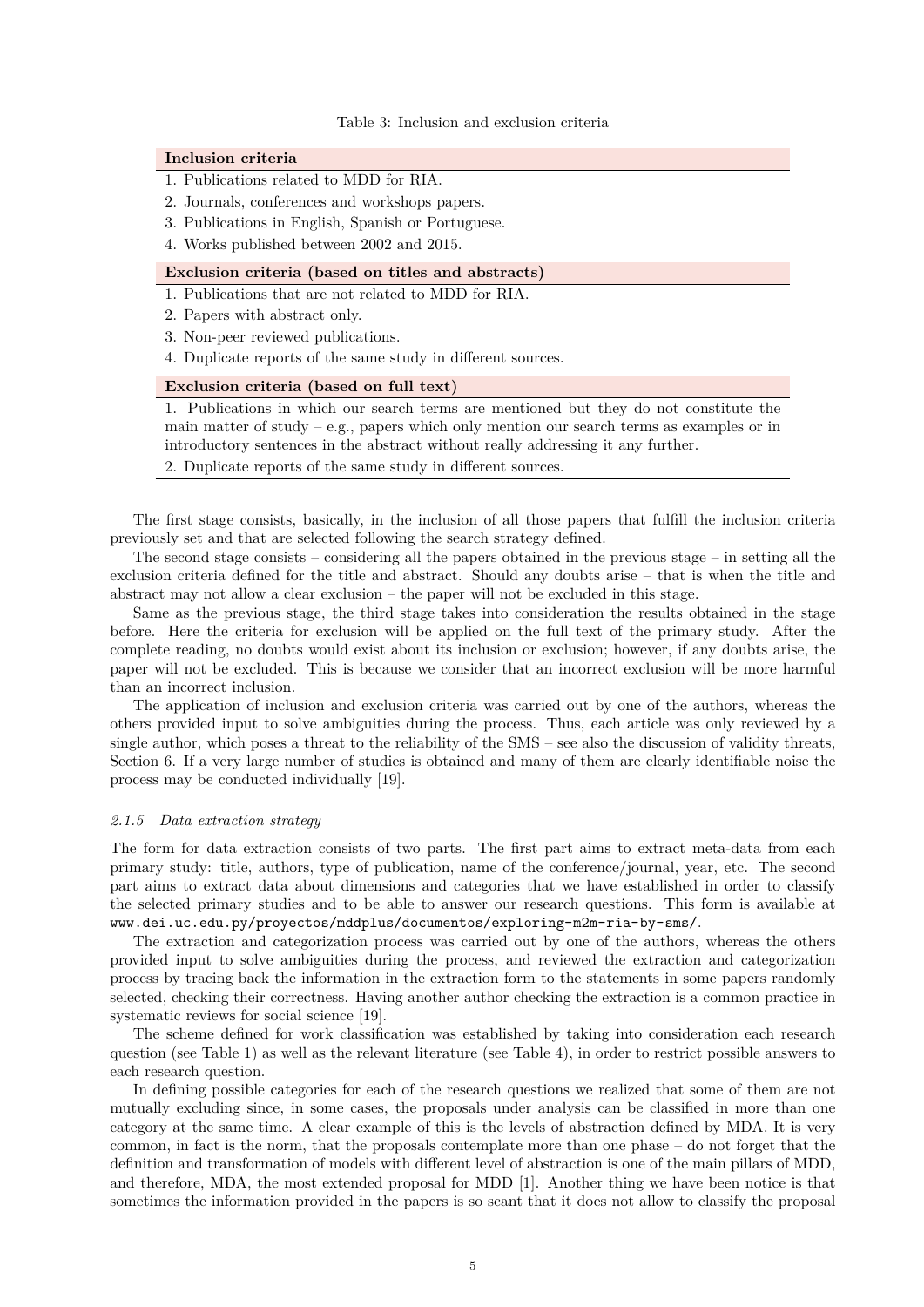<span id="page-5-0"></span>

| <b>Dimension</b>                                                                                | Category                                                                                                                                                                                                                      |  |  |
|-------------------------------------------------------------------------------------------------|-------------------------------------------------------------------------------------------------------------------------------------------------------------------------------------------------------------------------------|--|--|
| RQ1: Research goal                                                                              | Evaluate, Improve, Propose.                                                                                                                                                                                                   |  |  |
|                                                                                                 | Evaluate and improve, Evaluate and propose.                                                                                                                                                                                   |  |  |
| <b>RQ2:</b> Evidence type / research method                                                     | Validated: experiment, case study, survey, SLR and/or<br>SMS.<br>Non validated: speculation, examples and variants, class<br>project.                                                                                         |  |  |
| RQ3: Type of research result                                                                    | Method (technique, methodology, process),<br>Tool,<br>Method and tool.                                                                                                                                                        |  |  |
| RQ4: Phases of MDA                                                                              | CIM (Computational Independent Model),<br>PIM, PSM,<br>Combinations among CIM, PIM and PSM,<br>None.                                                                                                                          |  |  |
| RQ5: Pure MDA vs MDD approaches                                                                 | MDA,<br>MDD.                                                                                                                                                                                                                  |  |  |
| RQ6: Development level of a tools                                                               | Level 0: no tool is proposed,<br>Level 1: technical definition or future work,<br>Level 2: partial implementation,<br>Level 3: full implementation,<br>Level 4: tool available,<br>Level 5: tool available and documentation. |  |  |
| RQ7: Proposed IDE                                                                               | Eclipse,<br>MagicDraw,<br>Other.                                                                                                                                                                                              |  |  |
| RQ8: Automation level of M2M trans-<br>formations                                               | Automatic,<br>Semi-automatic,<br>Manual,<br>Automatic and semi-automatic,<br>Semi-automatic and manual.                                                                                                                       |  |  |
| <b>RQ9:</b> Classification according to the<br>abstraction level of source and target<br>models | M2M horizontal transformation,<br>M2M vertical transformation.                                                                                                                                                                |  |  |
| RQ10: Classification according to the<br>source and target model languages                      | M2M endogenous transformation,<br>M2M exogenous transformation.                                                                                                                                                               |  |  |
| RQ11: Relation between the source<br>and target models                                          | Target model could be a new model, or source model could<br>be updated, or both situations.                                                                                                                                   |  |  |
| RQ12: Number of source and target<br>models                                                     | One to one,<br>One to many,<br>Many to one,<br>Many to many.                                                                                                                                                                  |  |  |
| <b>RQ13:</b> M2M transformation language                                                        | ATL, QVT or a combination of both,<br>Other language for transformation.                                                                                                                                                      |  |  |

Table 4: Dimension / Category

in any of the categories defined for a given research question.

In order to reflect this fact in extraction forms, and to facilitate their understanding, we have defined special categories that have the function of capturing intersections between categories, seeking in this way that categories established are as pure as possible. Thus, returning to the example of MDA phases, instead of just the categories CIM, PIM and PSM, we define the following: CIM; PIM; PSM; CIM and PIM simultaneously; PIM and PSM simultaneously; CIM, PIM and PSM at same time; others – in case that a new phase were proposed; and none, a category that allows us to group proposals that can't be grouped in any of the others – e.g., when information in papers does not allow to identify correctly the phases addressed.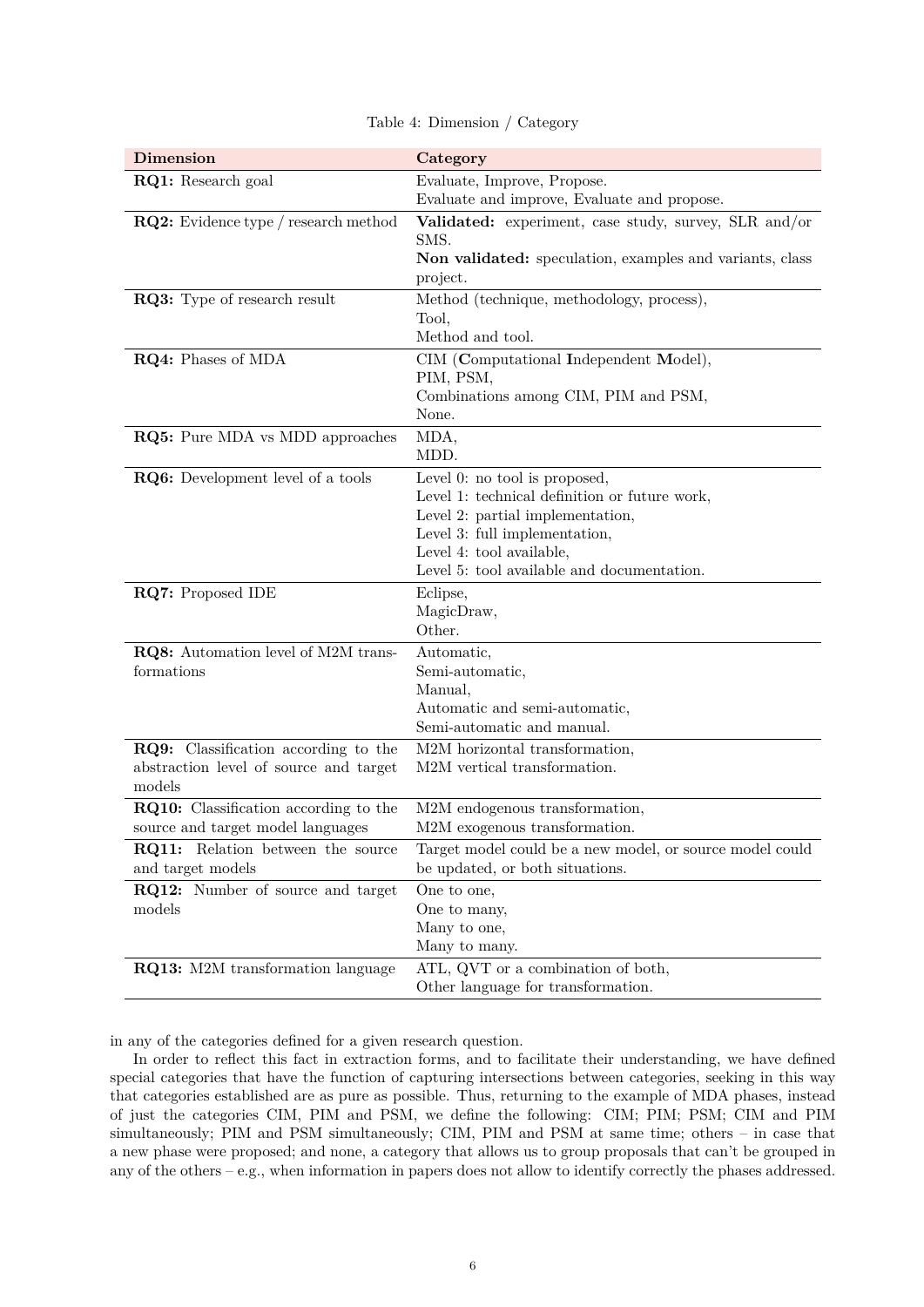#### *2.1.6 Synthesis methods*

First of all, a quantitative synthesis has been performed, considering the number and/or percentage of papers in each dimension/category, using tables and/or figures to present them. The goal is to answer each research question through a one to one mapping between question and dimension. However, we do consider joining of dimensions when appropriate.

Finally, a narrative synthesis has been added. Which is framed in a qualitative synthesis. This narrative synthesis, as mentioned in [\[14\]](#page-22-13), refers to the making of a narrative – instead of statistical – summary of the results obtained in the primary studies. It is a general framework of narrative descriptions and ordering of primary evidence with comments and interpretations.

## **2.2 Conducting Stage**

<span id="page-6-0"></span>The application of the revision protocol resulted in the preliminary results that can be observed in Table [5.](#page-6-0)

| Search source              | Stage 1  | Stage 2 | Stage 3      | Papers         |
|----------------------------|----------|---------|--------------|----------------|
| <b>IEEE Xplore</b>         | 33       | 15      | 9            | $[7, 20 - 27]$ |
| <b>Springer Link</b>       | 58       | 28      | 19           | $[6, 28 - 45]$ |
| <b>ACM Digital Library</b> | $\theta$ | $\cup$  | 0            |                |
| ScienceDirect              | 4        | $^{2}$  | $\mathbf{0}$ |                |
| <b>Scopus</b>              | 37       | 7       | 2            | [46, 47]       |
| Experts' suggestion        | 3        |         | 3            | [5, 48, 49]    |

Table 5: Results by search sources

Between 2002 and 2015, excluding the 3 papers recommended by experts, 132 papers were found applying the search strategy previously defined. The search was performed on titles and abstracts, but when the search sources did not allow such search, or when they returned few results, the search was performed on the full text. From these 132 papers, after verifying that they all fulfill the inclusion criteria, we kept all 132 papers and closed the first stage of the selection procedure of primary studies.

In the second stage, the selection consisted in taking the 132 previously obtained papers and applying, to each of them, the exclusion criteria defined for the title and abstract revision. When finished, 52 papers remained from the previous stage – always excluding the 3 papers suggested by experts.

In the third stage, we applied the exclusion criteria defined for the full text body to these 52 papers, leaving out 22 papers. Thus, by the end of the third stage, from the original list of 132 papers, there were only 30 remaining.

However, a particular situation occurred with 3 proposals that were not detected in the search that we performed, but later were added thanks to experts' suggestion: WebML4RIA [\[5\]](#page-22-4), OOHDM-RIA [\[48\]](#page-25-3) and RUX-Method [\[49\]](#page-25-4). It seems that none of the mentioned proposals appeared in the search because they do not propose any M2M transformation. However, since they are relevant updated proposals for MDD, we did consider important to include them anyway. After this last manual inclusion the number of papers grew to  $33$  – see Table [5.](#page-6-0)

Although the distribution of papers by search sources is striking and denotes a marked trend in favor of IEEE Xplore and Springer Link, similar distributions were observed in other works on related subjects, two examples are [\[50\]](#page-25-5) and [\[51\]](#page-25-6).

# **3 Results**

The global results, based on the number of primary studies classified under each of the possible answers – categories – for the defined research questions, are shown in Table [6,](#page-7-0) and also, an analysis of the results obtained for each research question are presented in the following sub-sections.

## **3.1 RQ1: What are the research goals related to MDD and M2M transformations?**

At the stage of the research topics definition the aim was to determine where lays the research interest about MDD oriented to RIA, and consequently, to find out what areas remain less investigated.

As it is shown in Table [6](#page-7-0) and/or Figure [2,](#page-8-0) most of the research effort is focused in the creation of new proposals. This is even more evident, because 29 of 33 of the selected papers – 88% – are categorized in one of next categories: "Propose (15)" and "Evaluate and propose (14)", and propose new methods, most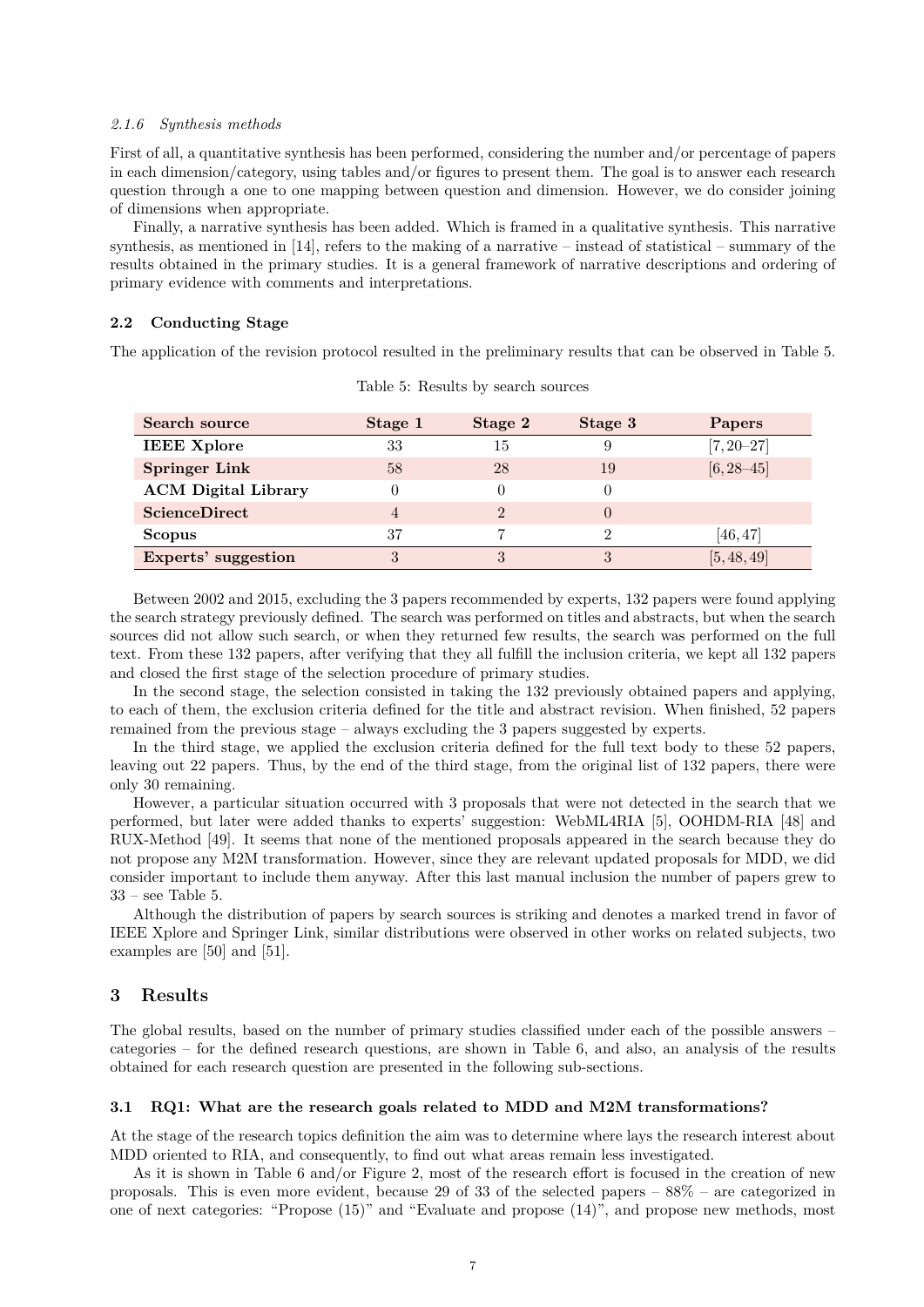<span id="page-7-0"></span>

| <b>RQ</b> | Category                     |                       | $^{\#}$          | Papers                                                 |
|-----------|------------------------------|-----------------------|------------------|--------------------------------------------------------|
|           | Evaluate                     |                       | 0                |                                                        |
|           | Improve                      |                       | 3                | [23, 27, 44]                                           |
| RQ1       | Propose                      |                       | 15               | $[22, 24, 26, 29, 32, 33, 38-42, 45, 46, 48, 49]$      |
|           | Evaluate and improve         |                       | 1                | $\left\lceil 31\right\rceil$                           |
|           | Evaluate and propose         |                       | 14               | $[5-7, 20, 21, 25, 28, 30, 34-37, 43, 47]$             |
|           |                              | Experiment            | 1                | $\left[30\right]$                                      |
|           | Validated                    | Case study            | 14               | $[5, 7, 20, 21, 25, 28, 31, 34-38, 43, 47]$            |
|           |                              | SMS and/or SLR        | $\boldsymbol{0}$ |                                                        |
| RQ2       |                              | Example               | $\!\!7$          | $[22 - 24, 27, 29, 32, 48]$                            |
|           |                              | Running example       | 4                | [26, 38, 40, 42]                                       |
|           | Non validated                | Example scenario      | $\mathbf{1}$     | [41]                                                   |
|           |                              | Class project         | $\mathbf{1}$     | [39]                                                   |
|           |                              | No validation         | $\overline{5}$   | $[33, 44 - 46, 49]$                                    |
|           | Method                       |                       | 9                | $[20 - 23, 25 - 27, 42, 49]$                           |
|           | Tool                         |                       | $\overline{4}$   | [31, 33, 39, 44]                                       |
| RQ3       | Method and tool              |                       | 19               | $[5-7, 24, 28-30, 32, 34-38, 40, 41, 43, 45-47]$       |
|           | No classification            |                       | $\mathbf 1$      | [48]                                                   |
| RQ4       | <b>MDA</b>                   |                       | 15               | $[7,20,21,23,24,26,27,29,32,34,39,40,45,47,48]$        |
|           | <b>MDD</b>                   |                       | 18               | $[5, 6, 22, 25, 28, 30, 31, 33, 35-38, 41-44, 46, 49]$ |
|           | CIM                          |                       | $\boldsymbol{0}$ |                                                        |
|           | $\rm PIM$                    |                       | $\,2$            | [5, 48]                                                |
|           | <b>PSM</b>                   |                       | $\sqrt{3}$       | [33, 37, 38]                                           |
|           | CIM and PIM                  |                       | $\overline{2}$   | [30, 45]                                               |
| RQ5       | PIM and PSM                  |                       | 17               | $[7, 21, 22, 25-28, 31, 32, 34-36, 39-42, 44]$         |
|           | CIM, PIM and PSM             |                       | 7                | [6, 20, 23, 24, 29, 46, 47]                            |
|           | Other                        |                       | $\boldsymbol{0}$ |                                                        |
|           | None                         |                       | $\,2$            | [43, 49]                                               |
|           | Level 0                      | No tools              | 3                | [23, 25, 48]                                           |
|           |                              | Use of existing tools | $\bf 5$          | $[20 - 22, 42, 49]$                                    |
|           | Level 1                      |                       | 4                | $\left[24,30,36,45\right]$                             |
| RQ6       | Level 2                      |                       | 4                | [29, 40, 43, 44]                                       |
|           | Level 3                      |                       | 14               | $[26-28, 31-35, 37-39, 41, 46, 47]$                    |
|           | Level 4                      |                       | 1                | 17                                                     |
|           | Level $5\,$                  |                       | $\overline{2}$   | [5,6]                                                  |
|           | Eclipse                      |                       | 18               | $[5, 7, 21, 25-28, 30, 31, 33, 35, 39, 40, 43-46, 49]$ |
| RQ7       | MagicDraw                    |                       | $\overline{2}$   | [6, 29]                                                |
|           | Other                        |                       | 4                | [20, 37, 41, 47]                                       |
|           | No classification            |                       | $\boldsymbol{9}$ | [22–24, 32, 34, 36, 38, 42, 48]                        |
|           | Automatic                    |                       | 8                | [21, 23, 28, 32, 33, 35, 36, 46]                       |
|           | Semi-automatic               |                       | 17               | $[6, 7, 20, 22, 24-27, 34, 37-40, 42-44, 49]$          |
| RQ8       | Manual                       |                       | 1                | [47]                                                   |
|           | Automatic and semi-automatic |                       | $\overline{2}$   | [29,31]                                                |
|           | Semi-automatic and manual    |                       | $\mathbf 1$      | [30]                                                   |
|           | No classification            |                       | 4                | [5, 41, 45, 48]                                        |
|           | Horizontal                   |                       | $\overline{2}$   | [37, 38]                                               |
|           | Vertical                     |                       | 22               | $[7, 20-22, 24-27, 29-34, 36, 39, 40, 42-44, 46, 47]$  |
| RQ9       | Both                         |                       | 3                | $\left[23, 28, 35\right]$                              |
|           | No classification            |                       | $\,6\,$          | [5, 6, 41, 45, 48, 49]                                 |

Table 6: Results by research question and category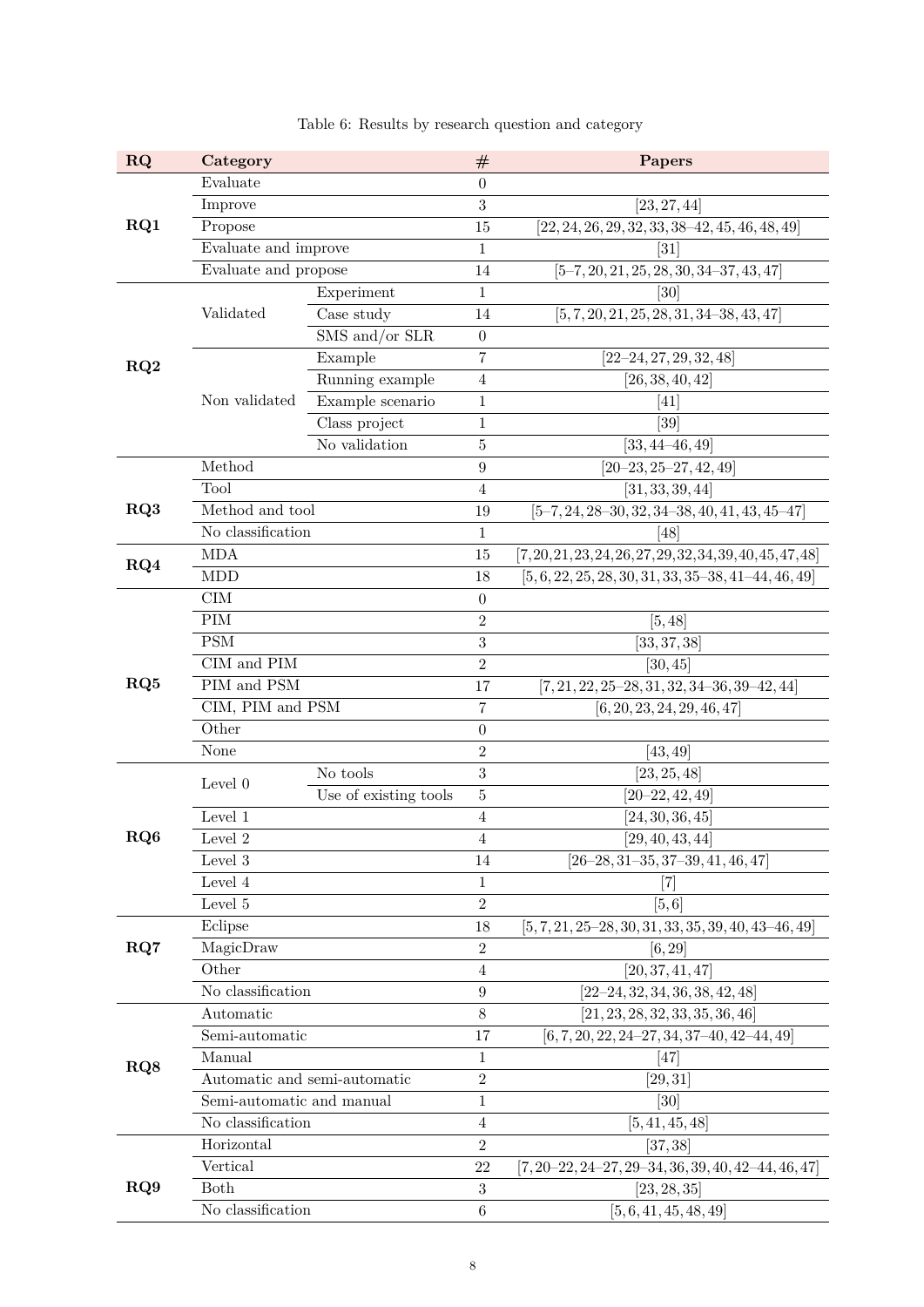|      | Endogenous        | 24             | $[7, 20-27, 29-36, 39, 40, 42-44, 46, 47]$            |
|------|-------------------|----------------|-------------------------------------------------------|
| RQ10 | Exogenous         | $\sqrt{3}$     | [28, 37, 38]                                          |
|      | No classification | 6              | [5, 6, 41, 45, 48, 49]                                |
|      | New               | 24             | $[7, 20-27, 30, 31, 33-40, 42-44, 46, 47]$            |
| RQ11 | Update            | $\theta$       |                                                       |
|      | <b>Both</b>       | 3              | [28, 29, 32]                                          |
|      | No classification | 6              | [5, 6, 41, 45, 48, 49]                                |
|      | $1 \text{ to } 1$ | 4              | [28, 31, 39, 42]                                      |
|      | $1 \text{ to }^*$ | $\bf 5$        | [25, 29, 33, 34, 47]                                  |
| RQ12 | $*$ to 1          | 3              | [21, 32, 36]                                          |
|      | $*$ to $*$        | 13             | $[7, 20, 22-24, 26, 27, 30, 37, 38, 40, 44, 46]$      |
|      | No classification | 8              | [5, 6, 35, 41, 43, 45, 48, 49]                        |
|      | ATL               | 12             | $[6, 21, 25, 28, 30, 32, 35, 36, 38, 39, 44, 46]$     |
|      | QVT               | 13             | $[7, 20, 22, 24, 26, 27, 29, 31, 33, 34, 40, 42, 43]$ |
| RQ13 | Other             | $\overline{2}$ | [48, 49]                                              |
|      | ATL and QVT       | 1              | $\left[ 23\right]$                                    |
|      | No classification | 5              | [5, 37, 41, 45, 47]                                   |

of the time adapting the PIM notation of pre-existent MDD approaches. Only one of the proposals is multi-approach, since it proposes a solution that can be adopted for any MDD approach.

<span id="page-8-0"></span>Among the four papers that show improvements – four by adding the two related categories "Improve (3)" and "Evaluate and improve (1)", two of them create tools that are aimed to facilitate and motivate the utilization of the referred proposals. However, the remaining paper proposes to bind two pre-existent MDD approaches in order to unify the best features of both of them.



Figure 2: Percentages for RQ1

It is also important to highlight the papers that focus on proposals evaluation. There are 15 of them by considering simultaneously the categories "Evaluate and improve (1)" and "Evaluate and propose (14)" and they have been categorized this way because they present case studies or experiments as evidence for validating their proposed ideas, and both methods – case studies and experiments – are considered valid for evaluation.

## **3.2 RQ2: What type of methods were used in the research related to MDD and M2M transformations?**

Table [6](#page-7-0) and Figure [3](#page-9-0) present the results related to the validation of the proposals. These methods can be validated or not. The validated proposals correspond to 15 out of 33 papers, as long as the non validated represents 18 out of 33 papers, which means the 45.5% and 54.5% respectively.

The validated category includes works that show some kind of experimental evidence about the contributions of their proposal such as, formal experiment, case studies, etc. As it is shown in Figure [3,](#page-9-0) the non validated example is commonly used, having 12 out of 18 non validated works in this case – we count 12 examples by considering classic examples, running examples and example scenarios as examples too. Although 7 out of 12 are classic examples, 4 are running examples and 1 is an example scenario.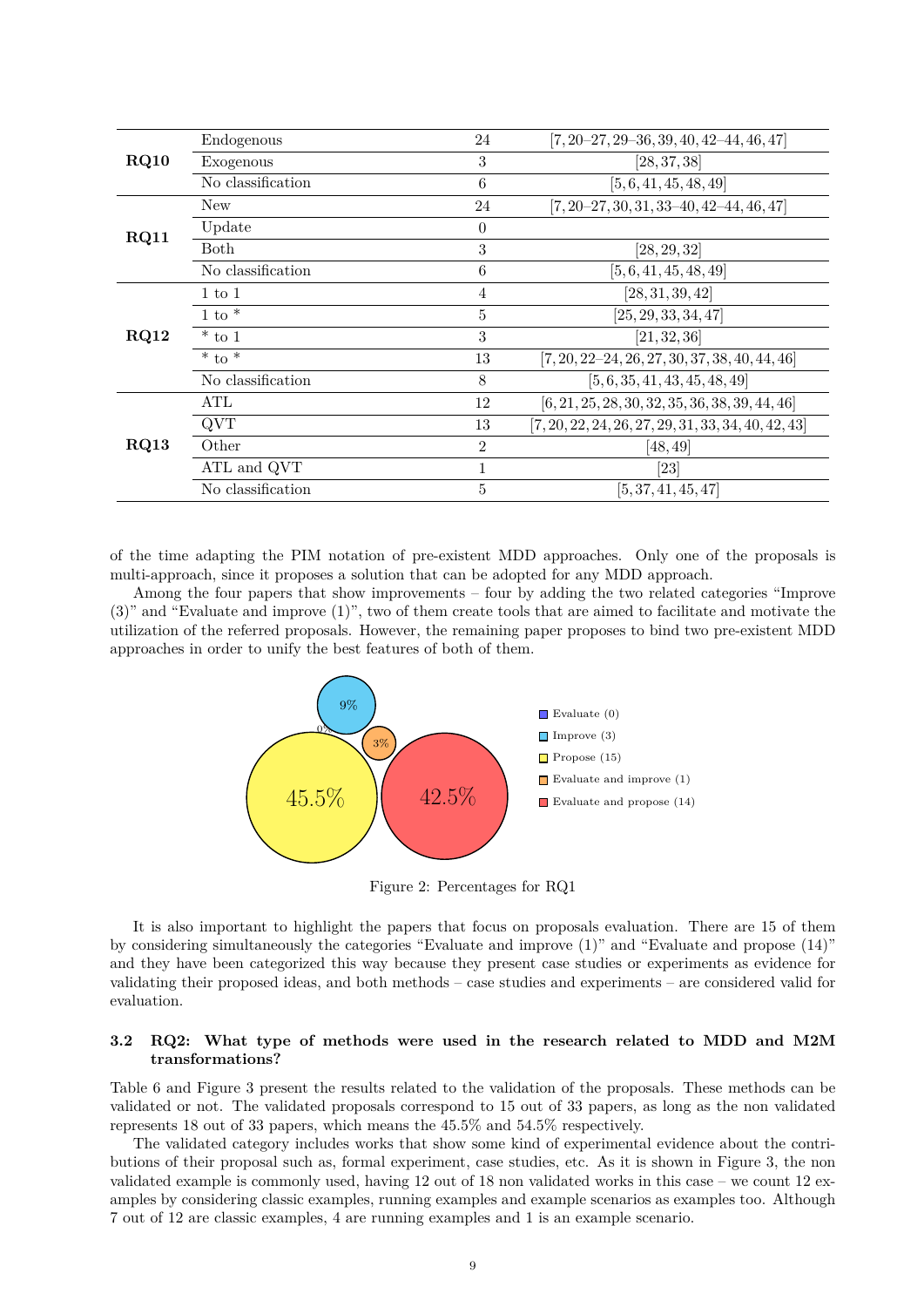<span id="page-9-0"></span>

Figure 3: Percentages for RQ2

By observing Figure [3](#page-9-0) it is also possible to notice that 5 papers do not present any validation evidence supporting their contributions, as long as 1 paper shows students tests as validation evidence – proposed like class projects.

The validated category, however, shows validation evidence of the proposed approach – see Figure [3.](#page-9-0) In this case the most common experimental method in use was the case study, exposed in 14 out of 15 categorized papers. In only 1 of this 15 papers categorized as validated studies, an experiment is observed as a validation method.

As already pointed out in the introduction, by the time this study was made, there were no SMS or SLR detected in the literature. In some point, this fact reinforces the idea of the importance of the present work to be performed.

#### **3.3 RQ3: What is the scope of the proposals in the selected works?**

<span id="page-9-1"></span>After verifying the facts in Table [6](#page-7-0) and/or Figure [4,](#page-9-1) it is easy to conclude that the most common result is the combination of a method and a supporting tool.



Figure 4: Percentages for RQ3

New methods for MDD and RIA appear in 28 of 33 analyzed papers – categories "Method (9)" and "Method and tool (19)", this means the 85% of the total of studies. In 9 of them a new method can be found, in 19 a new method appears along a supporting tool. Finally, 4 papers show new tools only, and 1 could not be categorized from the information provided in the analyzed work. See Figure [4](#page-9-1) for the percentage analysis.

## **3.4 RQ4: Which modeling phases are contemplated?**

The MDA standard claims the usage – for a proposal – of the CIM, PIM and PSM phases, even though, as it will be observed, this is not usual.

Analyzing the information obtained and shown in Table [6](#page-7-0) and Figure [5,](#page-10-0) it is easy to see that the phases most commonly used are PIM and PSM – 28 and 27 appearances respectively, by adding all categories related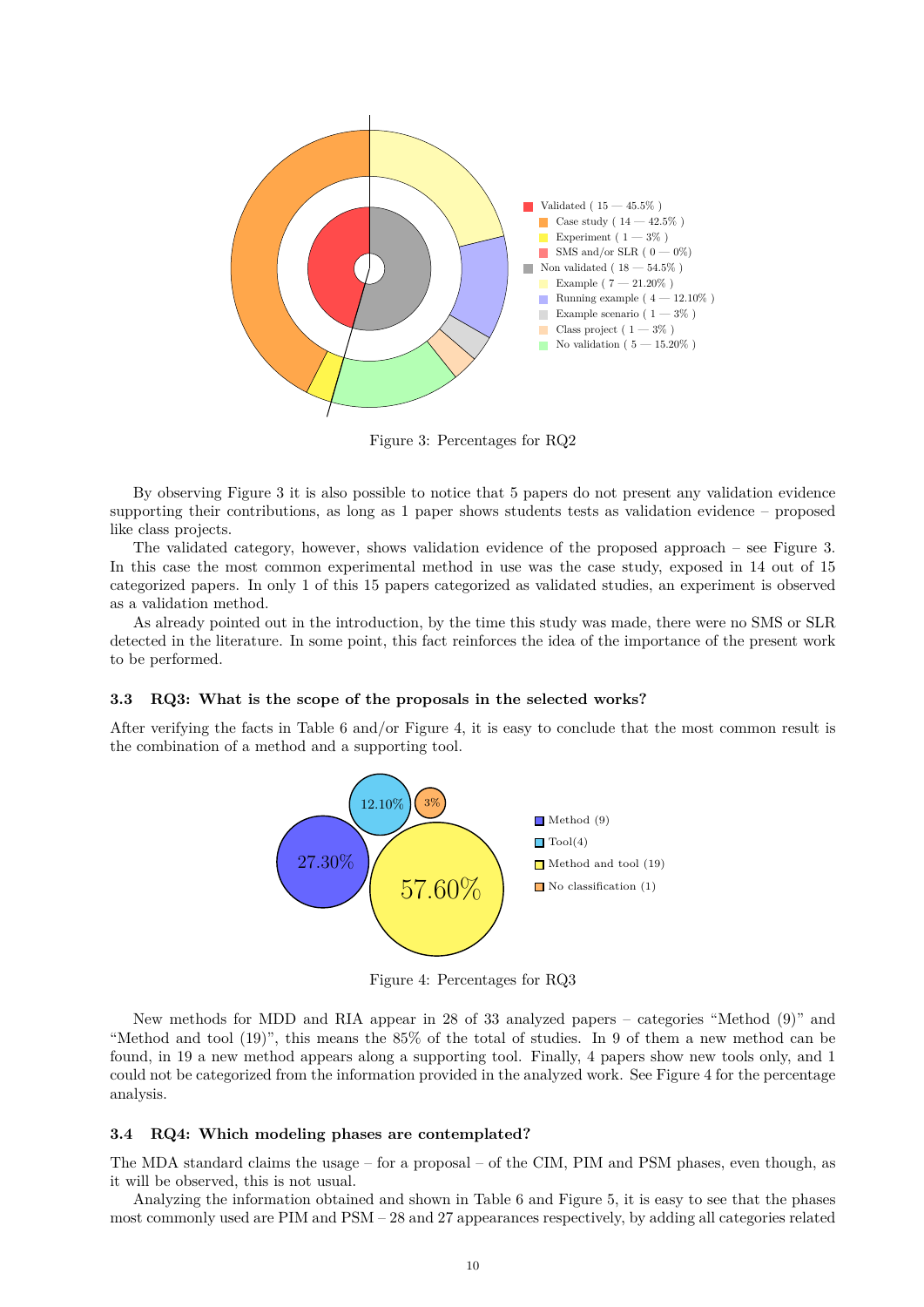<span id="page-10-0"></span>to some of them. However, if it is taken in consideration in how many papers are both phases used – a mainly important factor considering the implementation of M2M transformations, according to our pretensions – the number of uses decreases to 24 of 33, then a 73% only.



Figure 5: Percentages for RQ4

On the other hand, only 9 out of 33 proposals use the CIM phase – again, by adding all categories related to the CIM. In 2 proposals, CIM and PIM phases are used together, and in 7 more – only the 21.20% – the CIM, PIM and PSM phases are used together. This evidences the lack of proposals that strictly follow the MDA standards. Furthermore, 2 of the analyzed proposals do not consider any of MDA phases, something particularly odd and unexpected to observe.

## **3.5 RQ5: Does the proposal follow the MDA standard or not?**

<span id="page-10-1"></span>As can see in Table [6](#page-7-0) and Figure [6,](#page-10-1) 15 out of 33 analyzed proposals  $-45\%$  – can be classified in the pure MDA category. Although in principle this seems a low percentage, the truth is that it constitutes a very good percentage considering that it is a single MDD proposal.



Figure 6: Percentages for RQ5

In addition, proposals classified as pure MDA are those that explicitly mention they follow this standard. However, given the characteristics of many of the proposals that did not mention follow the MDA standard – 18 of 33, we can conclude that, probably, the adoption rate of MDA is much higher, simply not all proposals make an explicit mention of this fact.

## **3.6 RQ6: Does the proposals have tool support? Which is the development stage of these tools?**

After analyzing the MDD tools available, and considering that 24.20% of the primary studies do not even mention the development of a tool that supports the proposal, the view is not very optimistic – see Table [6](#page-7-0) and/or Figure [7.](#page-11-0) It can be found that 12.10% presents only a theoretical definition of a tool and a same percentage that shows a partial implementations of a tool, with the strictly necessary to prove the proposed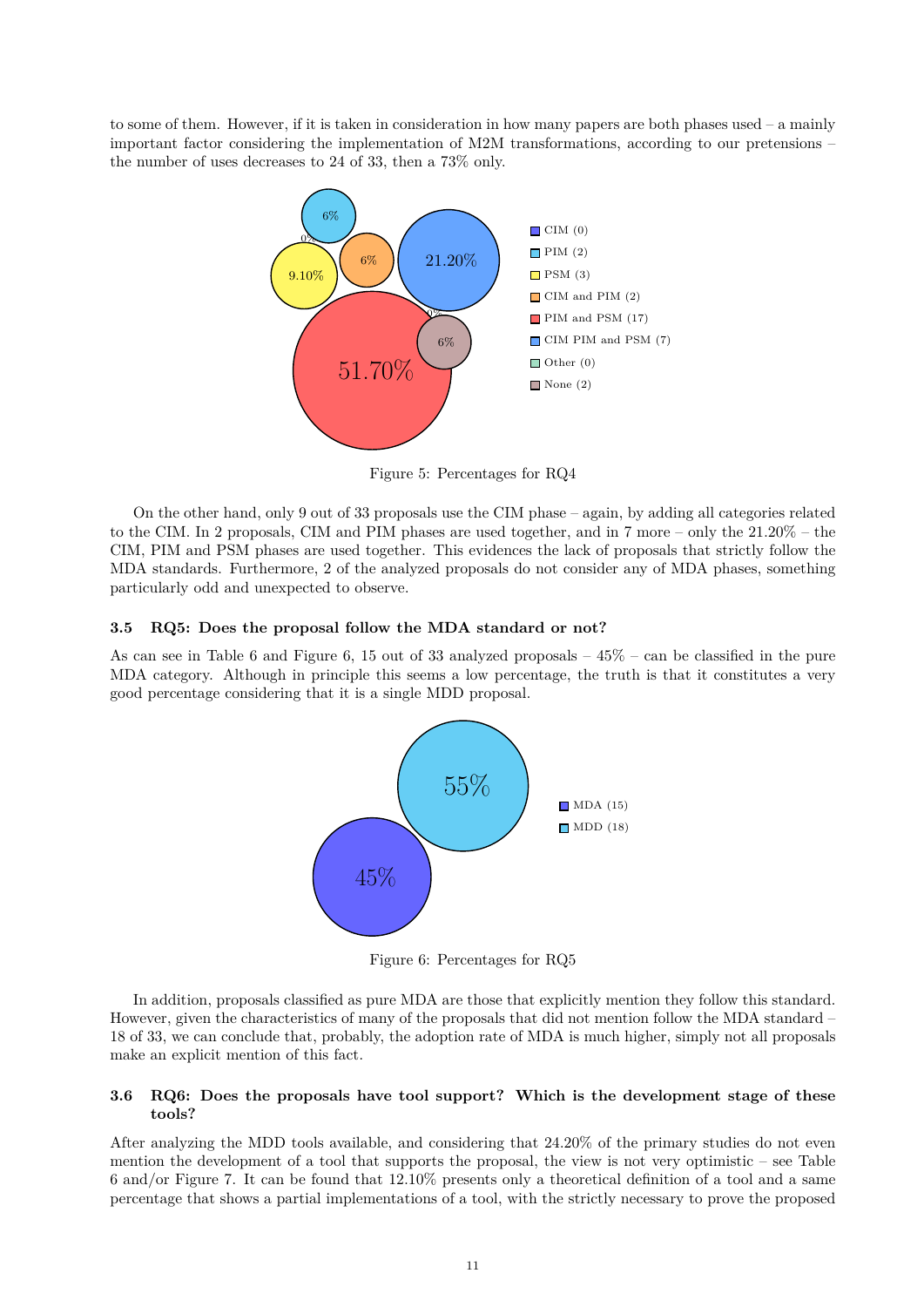solution. Even though, it is important to point out that these two last cases promise the development of tools in future works.

<span id="page-11-0"></span>

Figure 7: Percentages for RQ6

To sum up, 48.40% of the proposals do not have a tool to allow the usage of the proposal – levels 0, 1 and 2 – and 42.60% alleged to have functional tools but do not allows access to them.

Finally, only 3 out of 33 proposals – that is a  $9\%$  – have tools that can be accessed, this is to say, tools that can easily be downloaded and used. Within these last 3, 1 does not have any tutorials, direction guides or any other instructive material – see Table [6.](#page-7-0) But then, the other 2 have tools that can be used without problems to experience the great power of MDD, and they have enough guides and resources for anyone to use them. These are: WebRatio – made for the "WebML4RIA" approach [\[5\]](#page-22-4), and MagicUWE – made for the "UWE for RIA" approach [\[6\]](#page-22-5).

## **3.7 RQ7: What is the IDE pointed out for the use of the tool proposed?**

This particular question tries to find out what is the most used IDE in the MDD world. It is important to remind that the definition of powerful tools that support the entire development process is one of the pillars of MDD and one fundamental aspect for its adoption in the industry.

<span id="page-11-1"></span>Taking in consideration all the information presented in Table [6,](#page-7-0) it is evident that most of the tools are developed starting from the Eclipse IDE. Specifically, 18 out of the 24 proposals that provide details about the IDE that is used as a base for the development of tools, use the Eclipse IDE – see Figure [8.](#page-11-1)



Figure 8: Percentages for RQ7

Among the other 6 proposals, 2 adopted the IDE known as MagicDraw as a starting point for the development of their tools, and 4 used other IDEs or developed one from scratch. Besides all of this, 9 proposals remained without classification due to the lack of information regarding IDEs.

In order to facilitate the comprehension about the situation mentioned above, see Figure [8,](#page-11-1) in which a percentage analysis is presented.

## **3.8 RQ8: What is the level of automation of M2M transformations?**

In order to analyze the information referring to the state of automation of the transformations of the selected proposals – data presented in Table [6,](#page-7-0) only 8 out of 33 proposals presume of having full automation, which means a  $24.30\%$  – see Figure [9.](#page-12-0)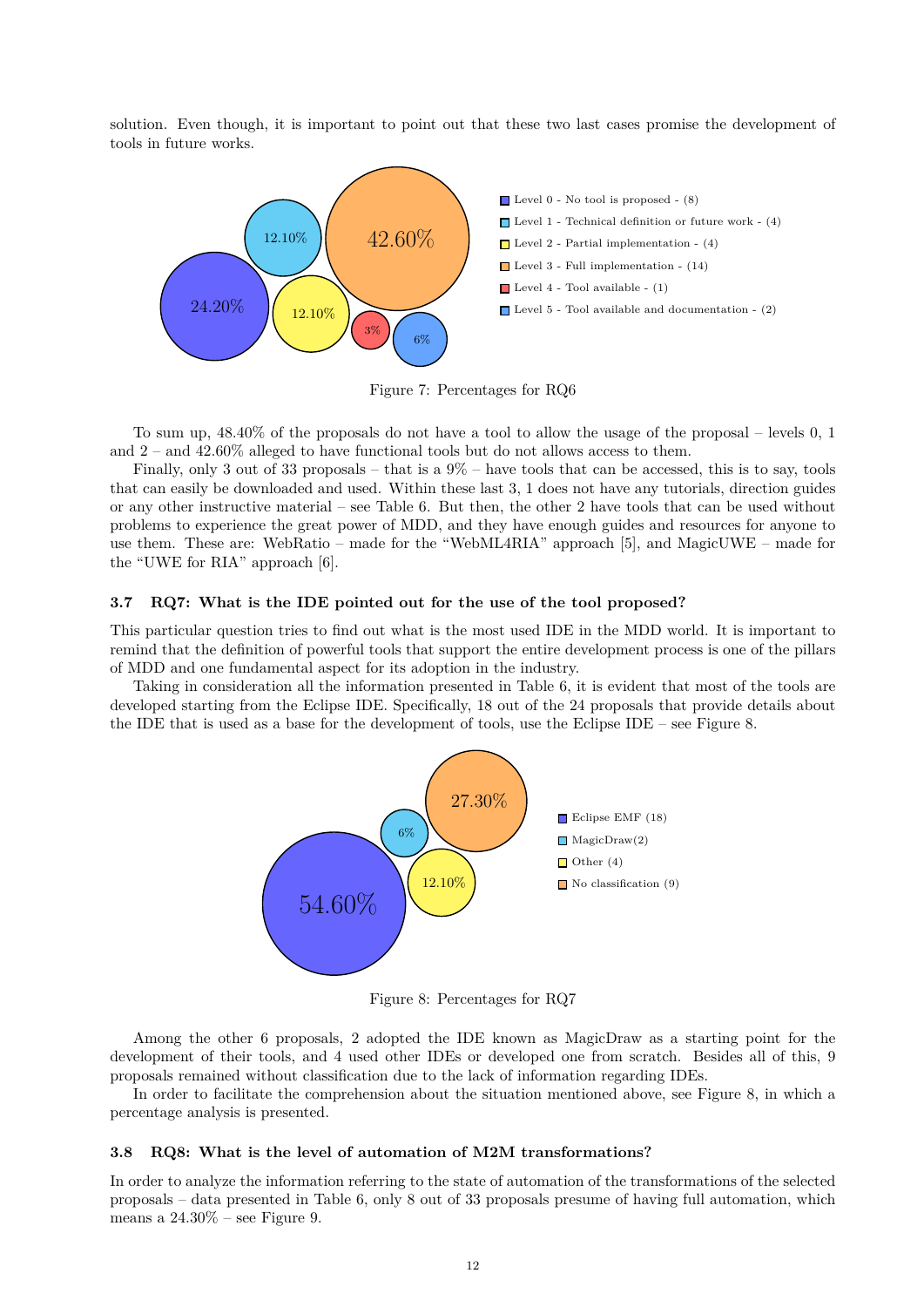<span id="page-12-0"></span>

Figure 9: Percentages for RQ8

The other primary studies are classified as follows:  $51.60\%$  of them – that is 17 out of 33 – contemplate exclusively semi-automatic M2M transformations;  $3\%$  of them  $-1$  out of  $33$  – use manual M2M transformations; and also  $3\% - 1$  out of  $33$  – combines manual and semi-automatic M2M transformations; in  $6\%$  – 2 out of 33 – there are a combination between semi-automatic and automatic M2M transformations; and finally,  $12.10\% - 4$  out of  $33$  – could not be categorized from the information provided in the works.

## **3.9 RQ9: Do source and target models belong to the same level of abstraction?**

According to the taxonomy proposed in [\[52\]](#page-25-9), M2M transformations can be classified according to the abstraction level of the source and target models, as vertical or horizontal. A M2M transformation is considered horizontal when the source and target models reside at the same level of abstraction. It will be considered vertical when the source and target models reside at different levels of abstraction.

<span id="page-12-1"></span>Following this classification, 5 proposals could be classified as horizontal M2M transformations, meanwhile other 25 were classified as vertical M2M transformations, also taking in consideration in both cases the proposals that fit in both classifications. Figure [10](#page-12-1) shows the classification.



Figure 10: Percentages for RQ9

As it is shown in Figure [10,](#page-12-1) the combination of the mentioned categories does not match a total of 33 proposals, as some of them – 18.20% to be precise – do not allow to identify the type of M2M transformation addressed from the information provided in the respective papers.

The main point to define this research question was to get to know the type of transformations used in each proposal. As can be seen in the Figure [10,](#page-12-1) most of the proposals analyzed addresses vertical transformations.

#### **3.10 RQ10: What is the modeling language used for source and target models?**

In [\[52\]](#page-25-9), a classification of M2M transformations according to the modeling language in which source and target models are expressed, is presented. M2M transformations in which source and target models are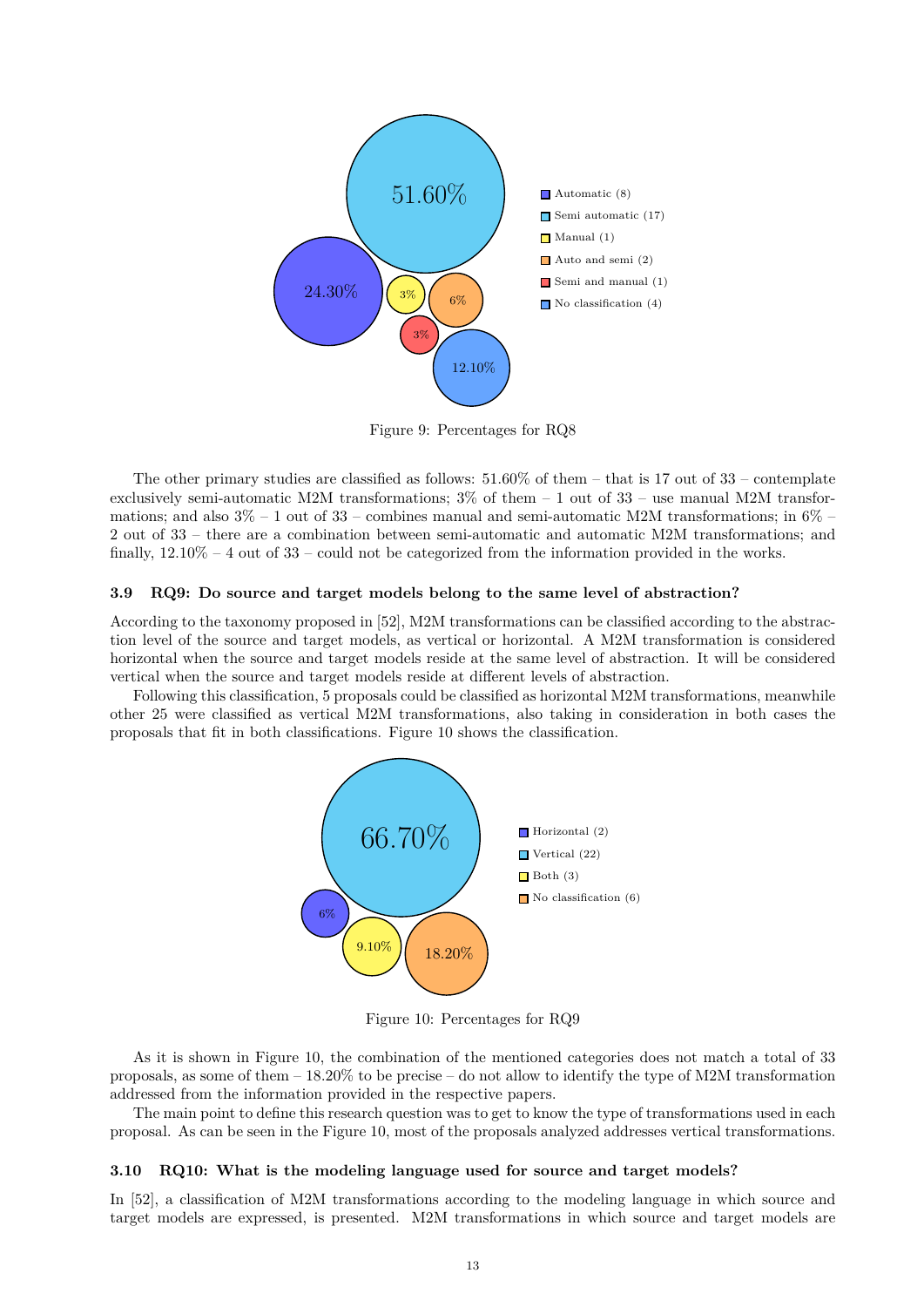expressed in the same modeling languages are known as endogenous, and the M2M transformations in which source and target models are expressed with different modeling languages are known as exogenous.

<span id="page-13-0"></span>In Table [6](#page-7-0) and Figure [11,](#page-13-0) following this classification, it is possible to find that 24 proposals use endogenous transformations and only 3 use exogenous ones, none of them was vertical.



Figure 11: Percentages for RQ10

In this particular case, the sum of both classifications is not the total amount of analyzed proposals, that is 33. This is simply because it was not possible to figure out this information in the paper.

## **3.11 RQ11: What is the relation between the source and target models?**

According to [\[53\]](#page-25-10), it is feasible to classify M2M transformations according to the relationship between the source and target models. Basically, these transformations can belong to two types, depending on how the target models are obtained. One option is that the target model can be completely new, and the other is that the target model is creating starting from the source model, by modifying it.

<span id="page-13-1"></span>As in Table [6](#page-7-0) and Figure [12](#page-13-1) can be observed, 24 of the proposals result in completely new target models, and only 3 get target models through a combination of both techniques. It is also possible to observe in both – the table and figure – that 6 proposals could not been classified due to a lack of information regarding this particular question.



Figure 12: Percentages for RQ11

#### **3.12 RQ12: What is the relation between the number of source and target models?**

Another possible classification for M2M transformations, also defined in [\[52\]](#page-25-9), allows to classify them according to the number of source and target models involved. In this case, there are 4 classifying options; 1 to 1, 1 to \*, \* to 1, \* to \*.

After analyzing all the information obtained and exhibited in Table [6,](#page-7-0) it is easy to notice that most of the proposals adopt M2M transformations where several source and target models are actually involved. Out of 25 proposals, 13 adopt \* to \* transformations; 3 adopt \* to 1 transformations; 5 adopt 1 to \* transformations; and 4 adopt 1 to 1 transformations. The percentages can be observed in Figure [13.](#page-14-0)

The reason why all the 33 analyzed proposals were not categorized, is that the information obtained from some papers was not enough to derive clear answers to this question.

## **3.13 RQ13: What is the language used for M2M transformations in the proposals being studied?**

If we focus the point of analysis on the M2M transformation languages used in each proposal, it becomes evident the predominance of two M2M transformation languages, which are ATL and QVT. The data shows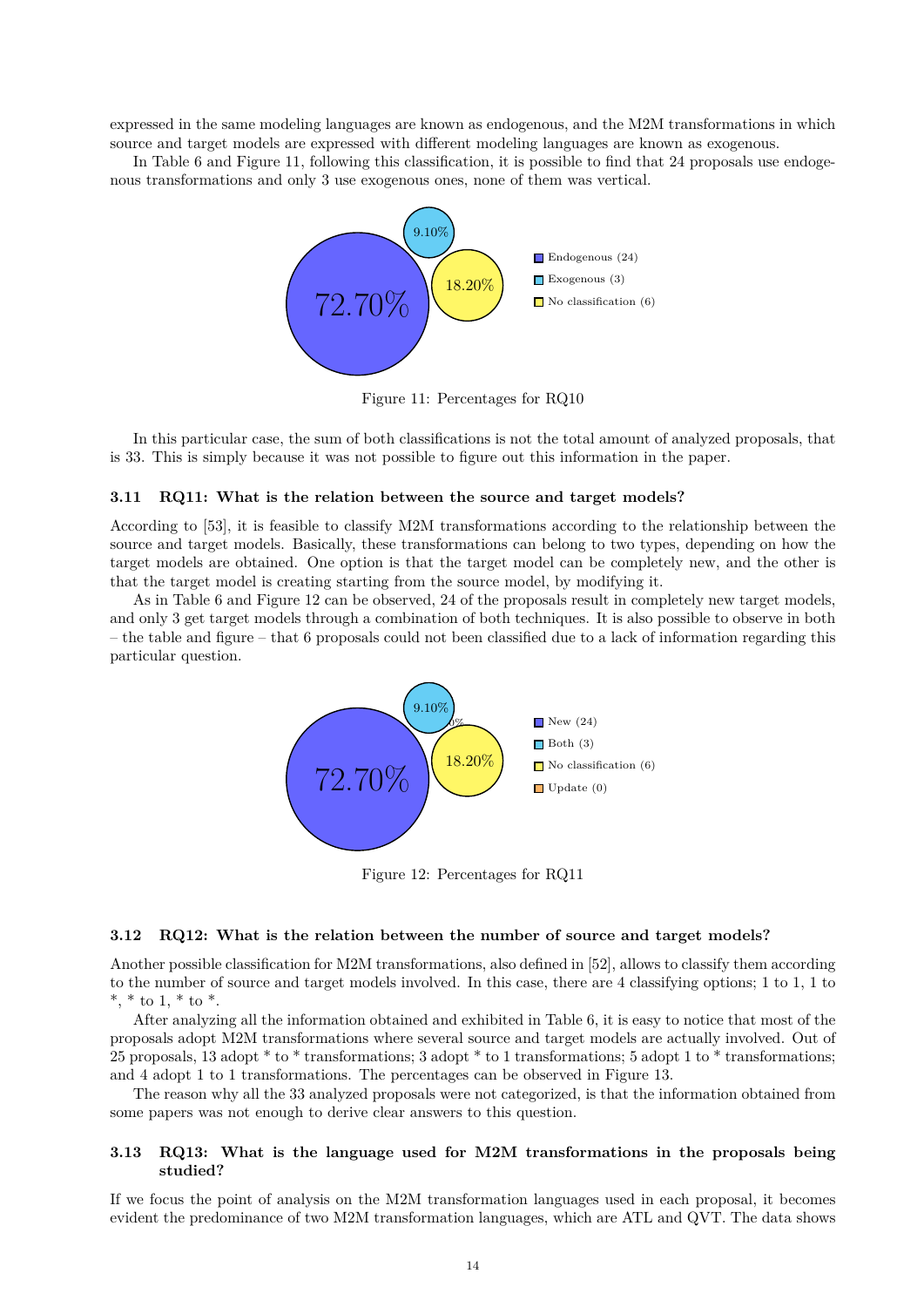<span id="page-14-0"></span>

Figure 13: Percentages for RQ12

that ATL and QVT were adopted simultaneously only in 1 proposal and that when they were separately used, ATL was adopted in 12 proposals and QVT in 13 proposals.

Only 2 proposals used neither ATL nor QVT to define their M2M transformations – see Table [6.](#page-7-0) In both cases the XSLT – XSL Transformation) – language was employed, which is a standard of the World Wide Web Consortium – W3C – and it is mostly used to transform XML documents.

<span id="page-14-1"></span>In this case, as well as in the precedent question, only 28 proposals could be classified – see Figure [14.](#page-14-1) That is why – same like before – to facilitate the data reading, a new category was created for grouping all proposals that could not been classified because of the poor information regarding the transformation languages they used.



Figure 14: Percentages for RQ13

# **4 Interpretation of Results**

Once the quantitative synthesis was performed, we proceeded to interpret it in order to explain in full details the results obtained. Results regarding each research question are interpreted next.

#### **4.1 RQ1: What are the research goals related to MDD and M2M transformations?**

The results showed a clear tendency in the scientific community towards creating new proposals instead of evaluating or improving old ones.

Even though the huge diversity existing among proposals denotes the importance of MDD for the scientific community, there are also negative aspects caused by this division of efforts. Among these negative aspects:

- First, the existence of a great number of uncompleted proposals, some of them with highly innovative ideas and big chances of getting used, but due to the lack of followup from the community, they are not fully developed and can not make their way to the industry.
- Second, the constant setback in this field is mostly due to the division of the scientific community, which makes it difficult to make even the easiest decisions.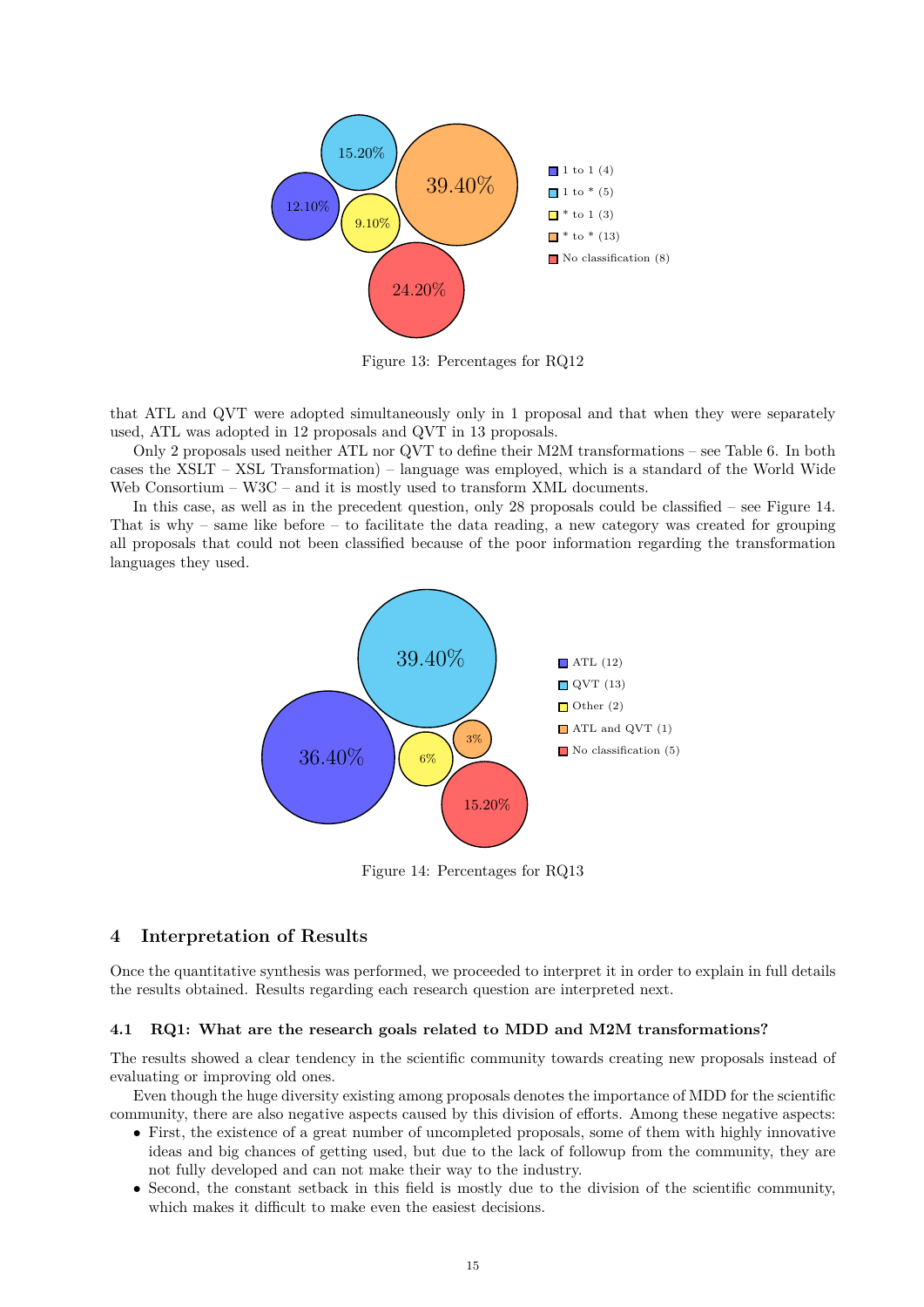## **4.2 RQ2: What type of methods were used in the research related to MDD and M2M transformations?**

It was very interesting to find out that only 45.50% of the papers evaluate their proposals by means of rigorous and formal validations. Most of the papers use one or more examples to show the problem and the solution proposed, but their examples can not be considered as strict evaluations of the contribution made.

It is common to find papers extracted from conferences and workshops, where the problem to be solved is presented along with a proposed solution, but a formal validation is left as future work, probably because there's limited length. However, there is no real evidence that this is the reason for the scarce existence of this type of evaluation.

What is certain is that we do evident this situation and, therefore, the formal validation of MDD proposals for RIA architectures represent a clear opportunity for future research.

#### **4.3 RQ3: What is the scope of the proposals in the selected works?**

There is relevant information on this matter, which is the fact that 85% of the papers propose new methodologies, showing that there is no method that can cover all the MDD needs. Also the great number of different methods proposed, confirm the breach in research when analyzing the latter question.

Thus, it would be of great value if we could use one of the existing uncompleted or not fully-validated methodologies, to complete it or to make it a usable application, then providing formal validations.

#### **4.4 RQ4: Which modeling phases are contemplated?**

The results show that 51.70% of the proposals consider the PIM and PSM phases simultaneously, and only a 21.20% of them consider all the phases pointed by the MDA standard, which are CIM, PIM and PSM.

Even though the percentage of adoption of the three phases suggested by the MDA standard is very low, the fact that the phases PIM and PSM are considered at the same time, is positive, even though it is not as positive as the application of the phases CIM, PIM and PSM simultaneously.

Although little more than half of the proposals analyzed consider both the PIM phase and the PSM phase, which leads one to think that M2M transformations are addressed by the same amount of proposals, this is not the case, the percentage of proposals that really address M2M transformations is very low. After a deep analysis we have reached the conclusion that this situation occurs because some proposals are in an early stage of his development and they do not deal with M2M transformations yet. Some, for example, propose a meta-model adapted to RIA and expose situations where these ideas would be useful, but fail to continue beyond this step, and sometimes, they choose to omit the previously planned M2M transformations by using instead M2T transformations directly, and leaving the M2M transformations as future work.

Another influential factor in this result are the papers included through the experts' suggestion. It happens that these papers do not contemplate M2M transformations, they consider only M2T or T2T transformations. Nevertheless, they were included for being of the most currently extended, for being of the more completed or for having commercial tools.

#### **4.5 RQ5: Does the proposal follow the MDA standard or not?**

The percentage of proposals that explicitly mention follow the MDA standard is  $45\% - 15$  out of 33, which is a very good result for a single MDD proposal.

Additionally, by crossing this data with others research questions – e.g.,  $RQ4$ : Which modeling phases are contemplated?, RQ9: Do source and target models belong to the same level of abstraction?, RQ10: What is the modeling language used for source and target models? – we come to the conclusion that the really adoption of the MDA standard is greater tan 45%. What is happening is simply that some proposals do not explicitly mention their adoption of the MDA standard, and therefore, many of the proposals that we classify as MDD approaches adopt really the MDA standard.

## **4.6 RQ6: Does the proposals have tool support? Which is the development stage of these tools?**

These questions were aimed to figure out the development state of each of the analyzed proposals.

Wrapping up, and by considering all the obtained information, we conclude that, in general, all the MDD proposals for RIA are in an early stage of development, except for very few exceptions – e.g., OOH4RIA [\[7\]](#page-22-6), WebML4RIA [\[5\]](#page-22-4) and UWE for RIA [\[6\]](#page-22-5).

The scarce availability of tools could be caused by the fact that the analyzed work was published in a very early stage of the development of the proposal. This is a coherent assumption, since many similar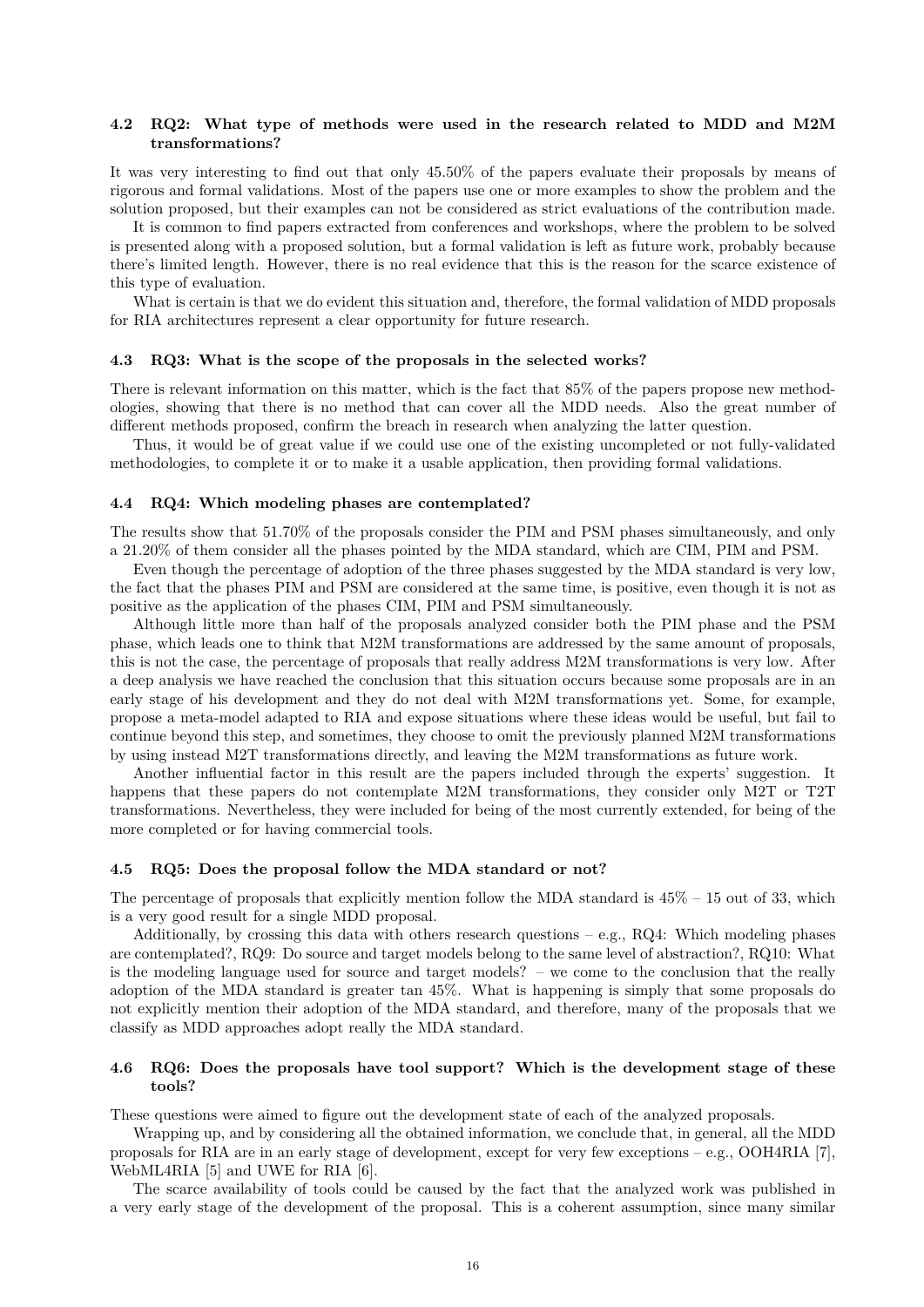proposals that do have usable tools, also have a similar life cycle – the first publications do not mention anything relevant about the tool, although they appear in later publications.

As many of the proposals has been published for long years ago, we considered that the main reason for the scarce existence of tools is simply due to the lack of a continuous contribution from the scientific community, which shows that it is common practice to develop ad-hoc tools to cover the different analysis considered in studies without worrying about the distribution of the tool in the industry, which would, we believe, greatly improve the chances of adopting MDD. This opens up a large research gap that enables future work towards improving and completing methodologies which are not fully developed yet.

### **4.7 RQ7: What is the IDE pointed out for the use of the tool proposed?**

About this, most of the analysed proposals have developed tools by creating plugins for Eclipse, or modifying and redistributing this IDE as a different one. We consider that this is a widespread practice mainly due to the type of license adopted by Eclipse, which makes it more suitable for adaptation and modification. Also, it is worth mentioning that Eclipse is the IDE that most supports the MDD approach.

In the second place with regard to the number of the proposals that use it, MagicDraw is found. Magic-Draw is a powerful IDE but only available in paid versions. Furthermore, it is not an open source project.

However, there are proposals that develop tools from scratch. This is a rather surprising fact considering the hard work and the complexity of making this choice.

#### **4.8 RQ8: What is the level of automation of M2M transformations?**

Even though only 24.30% of the proposals claim to provide fully automated M2M transformations, this is actually a pretty good result. In fact, it is very reasonable, considering that the full automation of transformations and the development process in general, is a very complex task.

Probably, the complexity of making all of the M2M transformations an automatic process, is the reason for having such a large number of studies leaving this task as a future work, focusing mostly on automation of specific aspects that will help validate the most relevant characteristics of the proposed solution.

There is a particular result which considers manual transformations that got our attention. It is feasible that some works, because of a strict schedule or space limitations, demonstrate the contributions of a proposal through proper examples and manual transformations.

#### **4.9 RQ9: Do source and target models belong to the same level of abstraction?**

The answer to this question allows to identify if the transformations made change or not the level of abstraction of target models. This information is relevant because when the source and target models of the M2M transformation resides at the same level of abstraction, namely, when the M2M transformation is horizontal, and the proposal under analysis propose only this type of transformations, it is possible to conclude that this proposal certainly don't follow the MDA standard.

Even though, the presence of vertical transformations – transformations that progressively decrease the level of abstraction of the models – cannot be used to predict the adoption of MDA. As MDA suggests vertical transformations across layers of abstraction and horizontal transformations inside a single layer of abstraction [\[54\]](#page-25-11), the fact that most of the proposals have adopted this kind of transformations, aggregated to the results obtained in RQ5 about the adopted phases of MDA, allows to conclude that MDA principles have been taken into consideration by the scientific community, at least partially, allowing us to foresee a promising future for MDA.

#### **4.10 RQ10: What is the modeling language used for source and target models?**

There are only two possible answers. M2M transformations can be either endogenous or exogenous. By analyzing the obtained data, we can observe that the scientific community highly prefers endogenous M2M transformations, that is, those in which source and target models are both expressed in the same language.

This result reinforces the hypothesis of a promising future for MDA standards, because, even though the adoption of this type of transformations is not mandatory for the adoption of MDA, analysis of results obtained in this study allow to conjecture that it contributes to its adoption, since proposals using exogenous M2M transformations tend to stay away from what MDA stipulates. For example, all three transformations that use exogenous M2M transformations, apply horizontal M2M transformations as well, in addition to many modelling languages that are not derived from OMG proposals for MDA.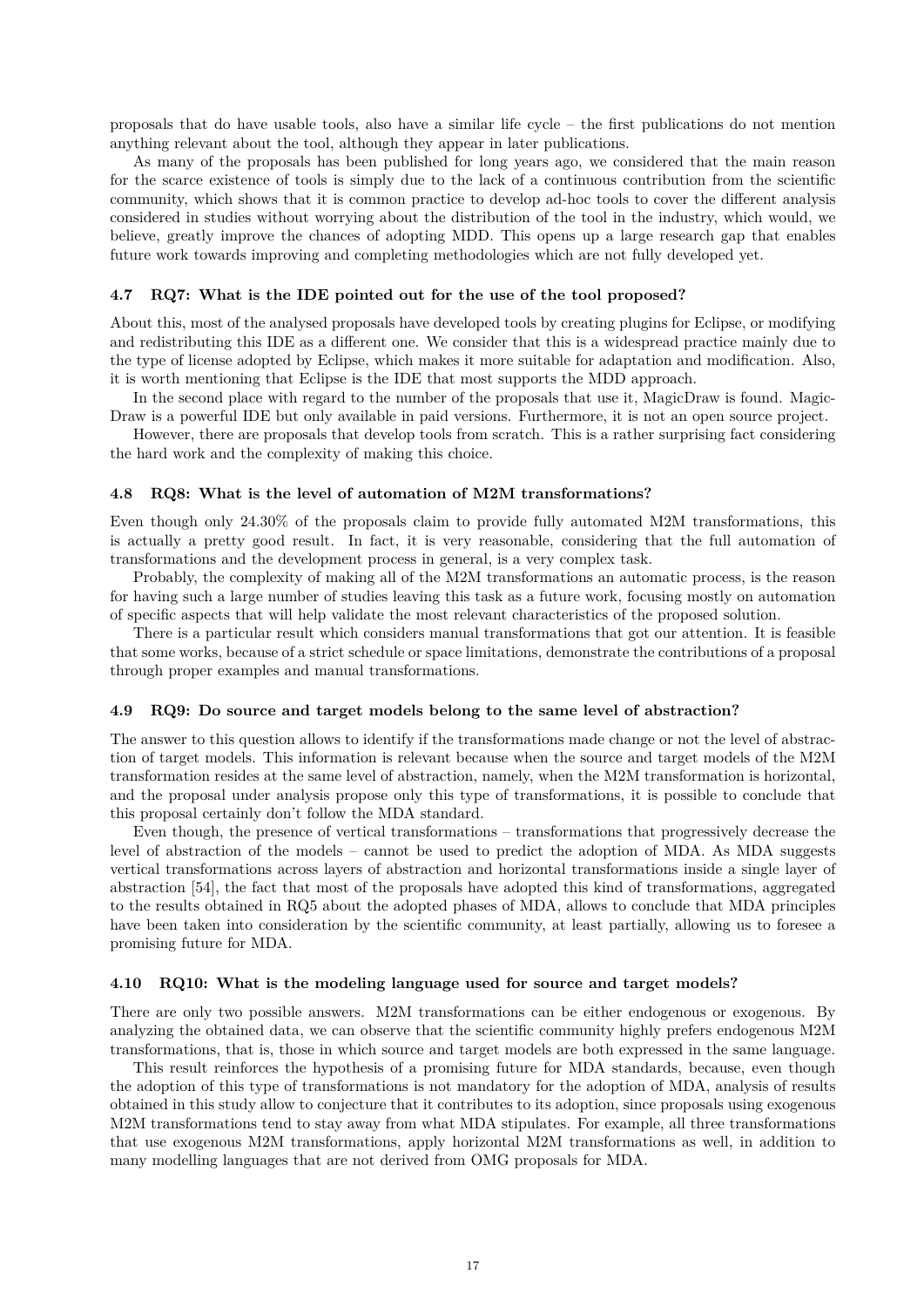## **4.11 RQ11: What is the relation between the source and target models?**

In general, getting completely new target models is easier than modifying the source model to adjust it to the specifications of the defined transformations, and according to the information obtained by the present study, this is the most frequent type of transformation.

Unlike previous questions, this does not contribute in estimating the degree of adoption of MDA, however, it is an important criteria when it comes to analyzing the most frequent type of transformations M2M applied in MDD for RIA.

Among other things, this question allows to lay the foundations for future analysis about M2M transformations for RIA. Obtained data will be of great value to those works which pretend to, as an example, evaluate the evolution of these transformations.

## **4.12 RQ12: What is the relation between the number of source and target models?**

This question provides a classification criterion of the M2M transformations that allows to anticipate the degree of complexity that will have the M2M transformations to be defined for the adoption of each of the analyzed proposals.

The M2M transformations that consider only one source model to get a single target model, this is 1 to 1 transformations, are the easier ones to define and understand, which could indicate a more smooth learning curve.

However, this criteria can only be applied to the complexity of the transformations themselves, since it is very likely that 1 to 1 transformations achieve this simplicity based on models with weak separation of concepts, by defining less but more complex models, translating the complexity of M2M transformations into models themselves, which would negatively impact the maintainability of models.

Based on the facts presented earlier and the obtained results, we could conclude that in general, the scientific community tends to decrease the complexity in models instead of the complexity of M2M transformations, since most of the proposals use \* to 1 or \* to \* transformations which sounds more reasonable if we consider that an important MDD motivation is to improve the documentation of systems.

## **4.13 RQ13: What is the language used for M2M transformations in the proposals being studied?**

This question was formulated to identify the most frequently used language to define M2M transformations today.

The results show that the QVT language, proposed by OMG and official standard for the definition of M2M transformations, is in a privileged position. Basically, 39.40% of the proposals use QVT, and 36.40% ATL, considering only those proposals that describe the language applied for M2M transformations, that is, 28 out of 33 analyzed proposals. On one hand, this exposes two important facts: the great acceptance of ATL as a transformation language for M2M transformations and the great number of authors that consider ATL as the de facto standard for M2M transformations. On the other hand, this shows there is a big effort made by the scientific community to increase the application of QVT.

## **5 Discussion**

In this section we present a discussion based on the analysis made in this SMS, about the current state of MDD. We deeply study the PIM portability problem, to finally show, through practical examples, a comparison between PIM and ASM as containers of specific architecture elements.

#### **5.1 Current state of MDD**

After studying thoroughly each research question contained in this SMS, we noticed certain tendency from the scientific community towards leaving out some MDD aspects: M2M transformations, PIM portability, tool development – those that consider M2M transformations, formal validations and most important, other MDD approaches – as it is much more common to propose a new one from scratch than improving or adapting an existing approach.

If we focus on research questions 1 through 7, it can be observed that many of the MDD works propose new approaches, putting most of the effort in proposing a new method and thus, leaving the definition of a tool to support this new method for future studies. It is also evidenced, that the M2M transformations have been excluded many times and only M2T transformations have been used.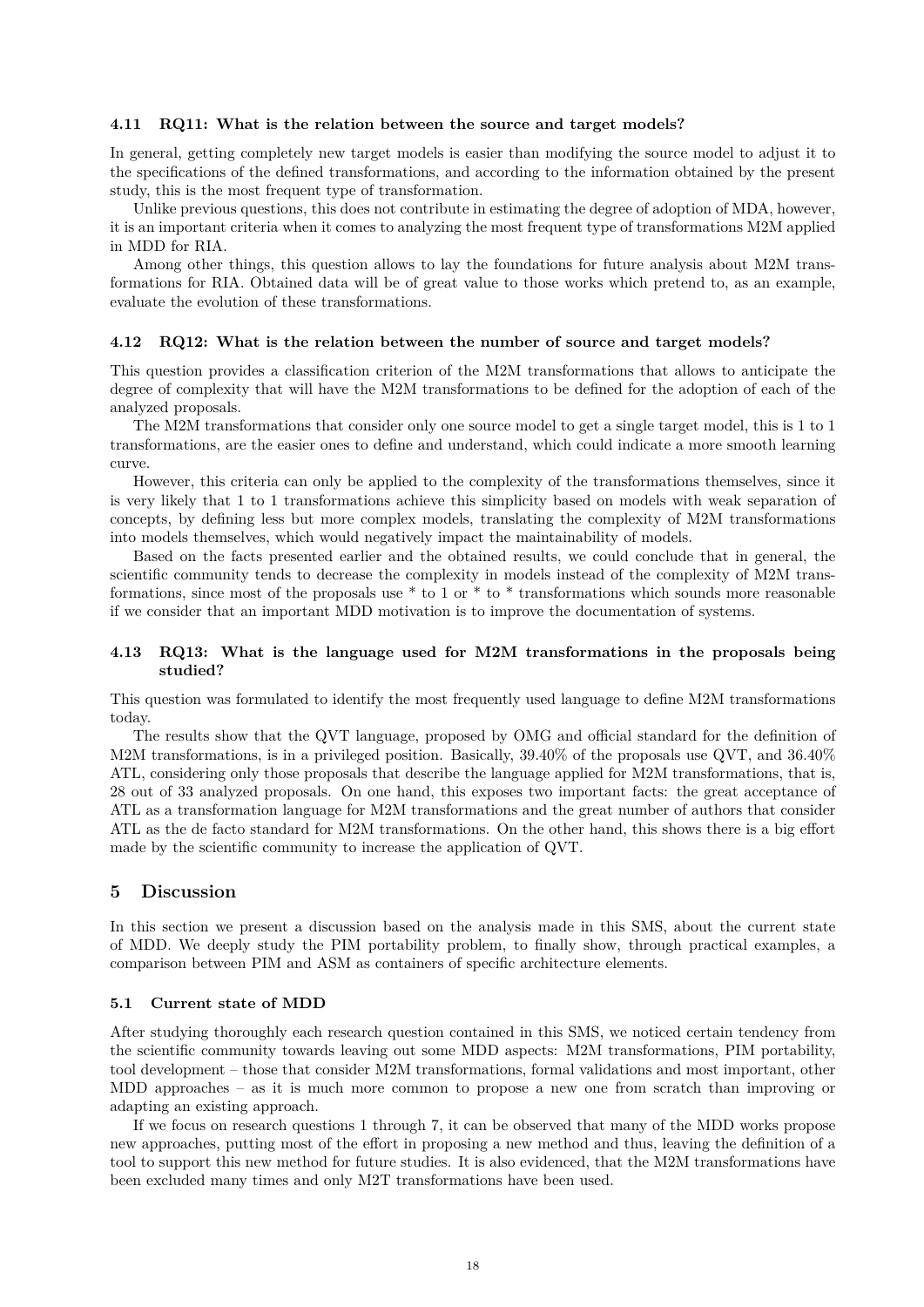Even though none of these aspects impose a threat on the proposals' validity, we do believe that, somehow, the absence of proposals including M2M transformations has benefited the PIM portability problem to arise. Problem that will be analyzed in the following section.

It happens that by reducing the amount of time invested in the development of tools, and especially, by not considering M2M transformations, it became less evident that to adapt the PIM notation with elements proper of an architecture is not the best solution for adopting RIA. The reason is that when adapting the PIM for an architecture, it becomes exclusive for this architecture, and therefore it loses portability regarding other architectures.

## **5.2 The PIM portability problem**

One of the most valuable conclusions of this SMS is that, in general, all the proposals that consider preexistent MDD approaches, and those created from scratch to model specific architectures, proceed by adding elements from the target architecture to the PIM, hence, decreasing its portability.

We conclude that portability is affected, after noticing that the PIMs generated by each of the analyzed proposals, make every PIM, created with previous MDD methodologies, obsolete – when considering proposals based on adaptations of pre-existing approaches – or simply different ones – when considering proposals created from scratch.

In order to better understand the situation, let's imagine a fully developed system in which the RIA architecture was not taken into consideration – e.g., a static web system or a RESTful web service. The system has a PIM – because it has already fulfilled a whole development cycle through a MDD method. If at any point, it is needed that this system adopt RIA, the existing PIM – which was created following an approach that do not support the RIA architecture – could not be reused by an approach adapted for RIA, since this approach contains RIA specific notation, which was obviously not considered in the first approach applied.

This problem caught our attention since one of the most important aspects of MDD is the PIM portability itself. For this matter, we consider MoWebA, a MDD approach for to develop web applications that, among other things, propose the ASM phase considered in this study [\[3\]](#page-22-2) [\[4\]](#page-22-3) [\[55\]](#page-25-12) .

The ASM phase is very important as it contributes to solve the PIM portability problem. It is a new level of abstraction attached to those already defined by MDA, located between PIM and PSM, representing a new level of abstraction between the two. ASM would gather all relevant information about the architecture of the system to be developed, releasing PIM from containing it, and in theory, giving it back its so desired portability.

Now, to clarify this last point, lets imagine again the situation mentioned before, a fully developed system with no previous consideration of RIA as its architecture; if we consider the adoption of RIA at this point, the PIM would still remain useful as all the information about the architecture will be encapsulated in the ASM.

## **5.3 PIM vs ASM**

In order to observe the differences between PIM and ASM, we will consider a practical example, using the two available options to modify a pre-existent MDD methodology to include the modeling of systems with RIA architecture. For the first option, we would imagine the consequences of adapting the PIM for modeling RIA applications – an approach adopted by most of the MDD proposals for RIA – e.g., WebML RIA [\[5\]](#page-22-4), UWE for RIA [\[6\]](#page-22-5), OOH4RIA [\[7\]](#page-22-6). For the second one, we would encapsulate in the ASM all the elements belonging to RIA architectures – case showed by MoWebA [\[3,](#page-22-2) [4\]](#page-22-3).

For the example we will assume the following:

- Initially, the system will be developed using a MDD methodology for RIA. After finishing this stage, we will try to obtain a new version for a different architecture by recycling as many models as possible.
- All the hypothetical MDD methods consider M2M transformations.
- M2M and M2T transformations are completely automatic.
- To make the example easier to understand we will not take into account the CIM.

## *5.3.1 Option 1, to adapt the PIM notation*

If the adopted solution is the first one, that is, the one which adapts the PIM notation for modeling elements belonging to architectures, then the steps that would be needed to develop the system with a RIA approach are:

- 1. To manually define PIM.
- 2. To transform PIM to PSM by M2M transformations.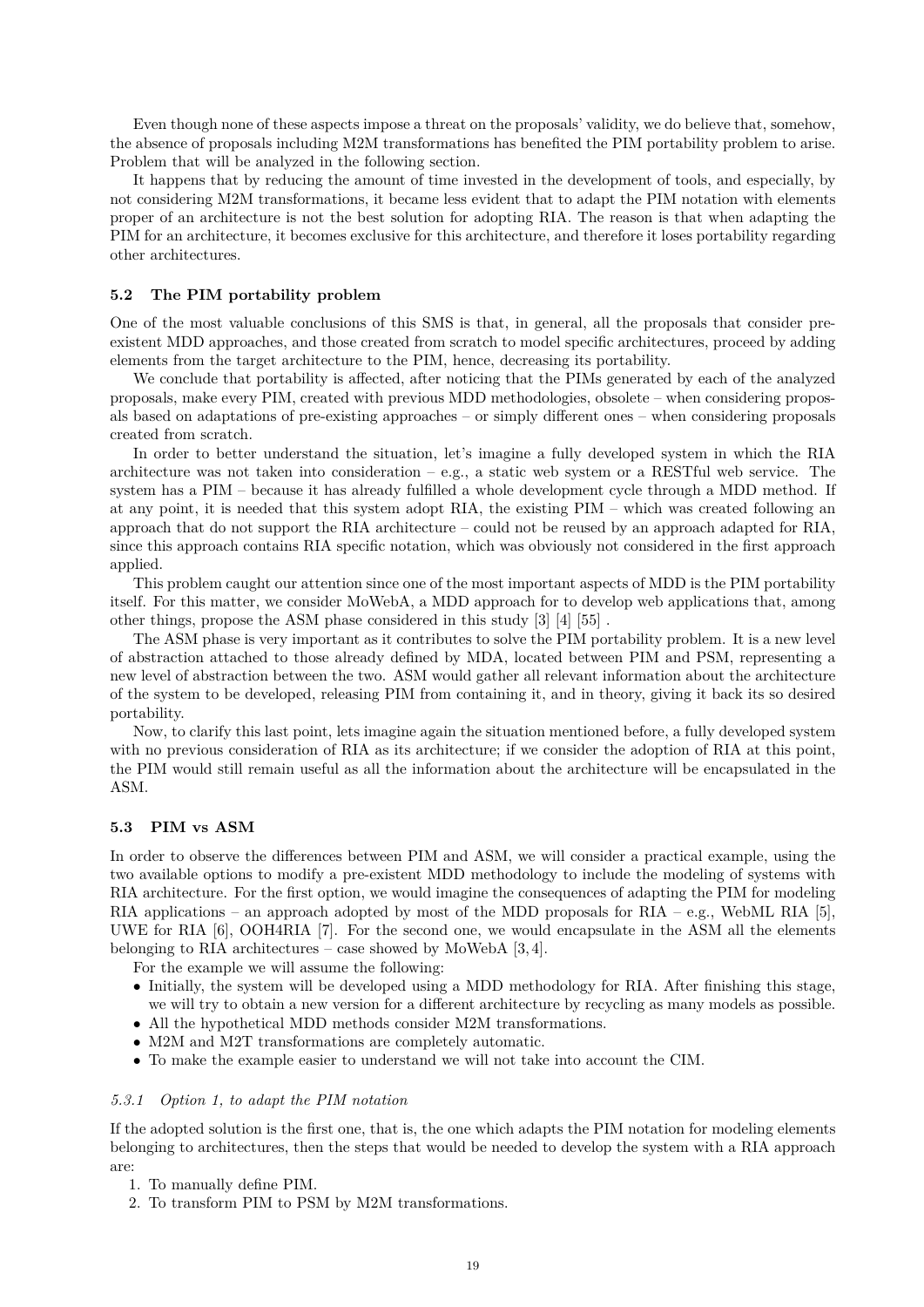- 3. To transform PSM to code through M2T transformations.
- 4. To implement the system.

Whereas the steps for developing the exact same system, but for a different architecture, are:

- 1. To manually define PIM.
- 2. To transform PIM to PSM by M2M transformations.
- 3. To transform PSM to code through M2T transformations.
- 4. To implement the system.

## *5.3.2 Option 2, to use the ASM*

If the adopted solution is the second option – to isolate elements of the architecture in the ASM, then the steps that would be needed to develop the system with a RIA approach are:

- 1. To manually define PIM.
- 2. To transform PIM to ASM by M2M transformations.
- 3. To transform ASM to PSM through M2M transformations.
- 4. To transform PSM to code through M2T transformations.
- 5. To implement the system.

Whereas the steps that would be needed for developing the exact system but for a different architecture, would be:

- 1. Re-use the PIM.
- 2. To transform PIM to ASM by M2M transformations.
- 3. To transform ASM to PSM through M2M transformations.
- 4. To transform PSM to code through M2T transformations.
- 5. To implement the system.

As it can be noticed, by using ASM, after changing the architecture of the system, it was not necessary to re-define the PIM. This is what we mean when we affirm that ASM restores the PIM portability.

# <span id="page-19-0"></span>**6 Threats to Validity**

This section describes concerns that must be improved in future replications of this study and other aspects that must be taken into account in order to generalize the results of the SMS performed in this work.

Petersen and Gencel [\[56\]](#page-25-13) reviewed existing validity classification schemes and discussed their applicability to software engineering. Concluding that the following types of validity should be taken into account: descriptive validity, theoretical validity, generalizability and interpretive validity.

## **6.1 Descriptive validity**

Descriptive validity is the extent to which observations are described accurately and objectively. Threats to descriptive validity are generally greater in qualitative studies than they are in quantitative studies. To reduce this threat, a data collection form has been designed to support the recording of data. The form objectified the data extraction process and could always be revisited, as was the case for the primary studies. Hence, this threat is considered as being under control.

## **6.2 Theoretical validity**

Theoretical validity is the ability to capture what it is intended to capture. Furthermore, confounding factors such as biases and selection of subjects play an important role.

## *6.2.1 Threat of Selection Bias*

Selection bias refers to the distortion of an analysis owing to the criteria used to select publications. We attempted to alleviate this threat – at least to some extent – by defining our inclusion and exclusion criteria in order to gather the largest possible amount of papers that are related to M2M transformations for RIA architectures.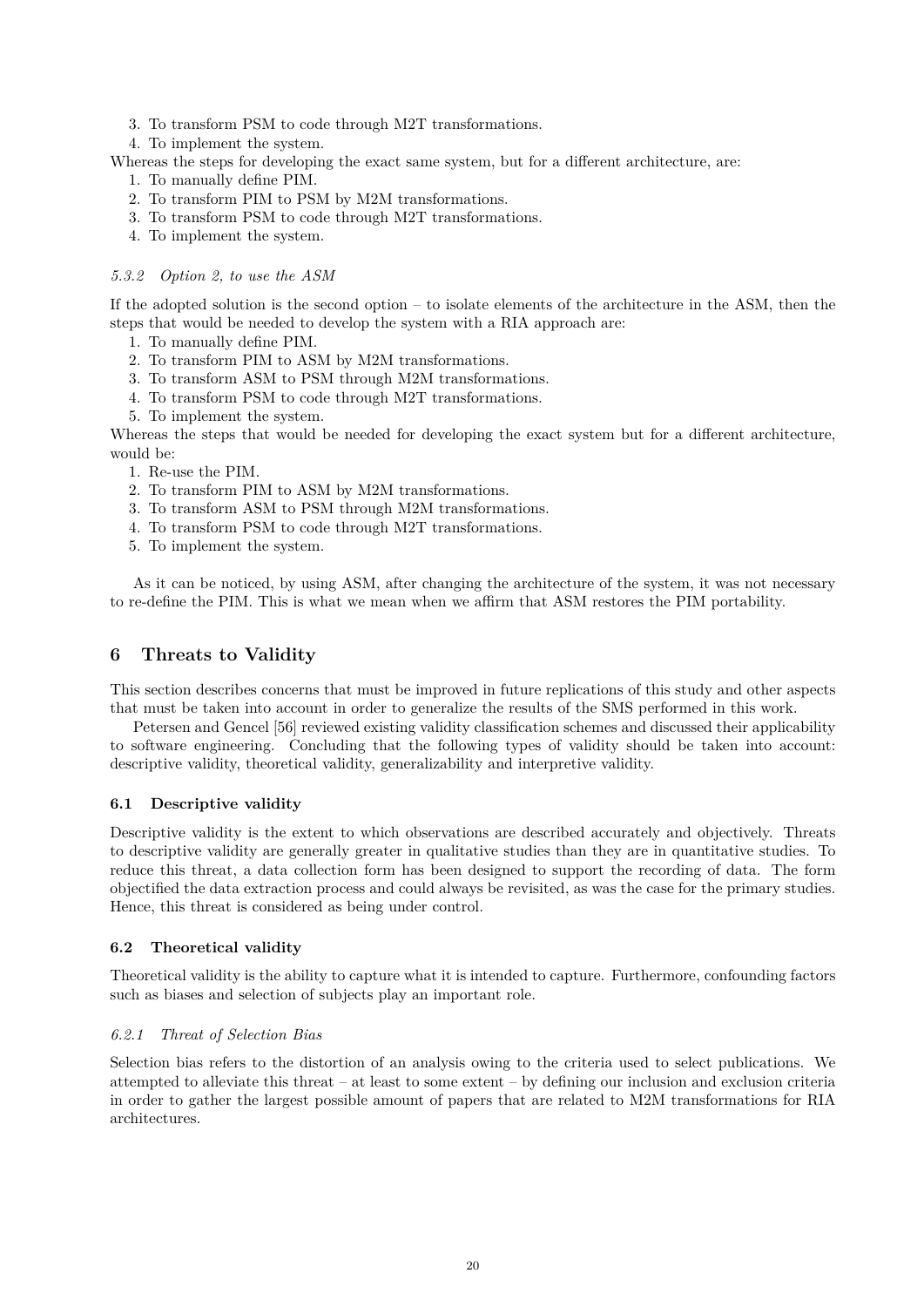## *6.2.2 Threat of Missing Literature*

Since in [\[15\]](#page-22-14) it is mentioned that in some cases a simple string search could be as effective as a complex one, we opted to consider a simple string which include those terms more utilized, according to what we saw in the literature – according our experience. Selection of search terms and digital libraries can preclude some relevant studies from appearing in our search results. However, studies published in proceedings not indexed by the selected digital libraries may not appear in our analysis.

#### *6.2.3 Threat of Publication Bias*

Publication bias refers to the problem that positive results are more likely to be published than negative ones since negative results take longer to be published or are cited in other publications to a lesser extent [\[15\]](#page-22-14). Regarding this threat – at least to some extent, we acknowledge that we did not consider grey literature – i.e., industrial reports or PhD theses – or unpublished results. This may have affected the validity of our results to some extent.

#### *6.2.4 Threat of Inaccuracy of Data Extraction and Classification*

The extraction and categorization process was carried out by one of the authors, whereas the others provided input to solve ambiguities during the process, and randomly reviewed the extraction and categorization process. By doing so, we consider that the extraction and categorization process has been partially validated. Since partial validation has been performed by authors of this study, it can suffer from bias. Finally, also it is worth mentioning that we have not made an evaluation about the quality of the selected works. In Genero et al. [\[14\]](#page-22-13), they explained that the inclusion of this point is not essential in a SMS.

#### **6.3 Generalizability**

We have performed the SMS in most common and suggested databases of the software engineering literature – see paragraph *search sources* in sub-section [2.1.2](#page-2-1) for the complete list. Additionally, as we focused on a broadband analysis accepting a large number of publications, we assume to have created a generalizable result set. Yet, this assumption needs to be confirmed by further studies.

#### **6.4 Interpretive validity**

Interpretive validity is achieved when the conclusions drawn are reasonable given the data, and hence maps to conclusion validity. A threat in interpreting the data is researcher bias.

Research bias is characterized by designing and implementing experiments that have the likelihood to produce a result that is favorable or otherwise more desirable to the researchers. Research bias happens in all phases of the process. Even if the design of the study is unbiased, the selection, data extraction, and the synthesis stages may distort the results [\[57\]](#page-25-14).

To reduce the interpretive validity threats of this work, all the interpretations and conclusions reached was seriously validated by all the authors.

#### **6.5 Repeatability**

Repeatability is the possibility of achieving the same results by repeating the same processes. The repeatability requires detailed reporting of the research process, accordingly, we offer detailed reporting of the mapping process plus all the data to allow other researchers to repeat our study. In addition, all extraction forms will be available online at <www.dei.uc.edu.py/proyectos/mddplus/documentos/exploring-m2m-ria-by-sms/>. Repeatability was also aided by the use of existing guidelines.

## **7 Conclusion and further work**

In this study, we performed a SMS in order to gather, classify and analyze all the research related to MDD approaches for RIA architectures made by the international scientific community, between years 2002 – the year when the term RIA first appeared [\[11\]](#page-22-10), and 2015.

The main goals we intended to achieve with this SMS are the following: i) to provide a true general vision on the investigation field, ii) to identify well defined research topics, tendencies, unfinished investigation topics, research opportunities that might be addressed in the future.

Our study reveals many relevant facts: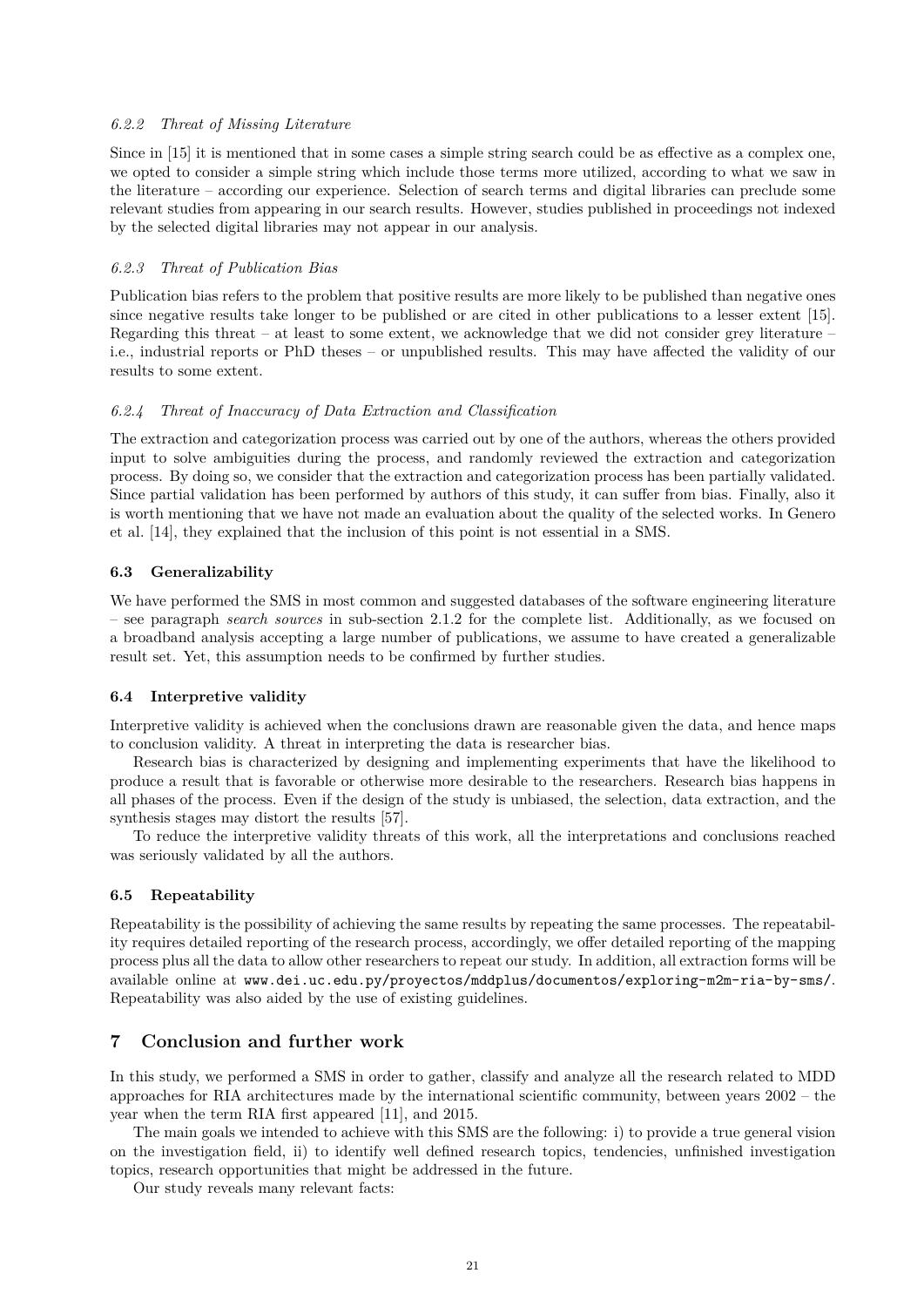- 1. Most of the research effort made by the scientific community is focused on creating new proposals instead of better studying existing ones.
- 2. Only 45.5% of the papers support their statements with rigorous and formal validations.
- 3. Even though most of the proposals present tools as well as methods, these tools are not easily accessible or are just mentioned as future work.
- 4. Most of the proposals use PIM and/or PSM phases, meantime none of them propose new phases to the already defined ones by MDA.
- 5. At least 45% of the proposals faithfully follow the MDA standard.
- 6. While it is true that many of the analyzed works propose tools, only few of them develop and publish them.
- 7. The IDE that is used the most to develop tools that support proposed methods is Eclipse, by creating new IDEs based on this one and creating plugins for the Eclipse Modeling Framework (EMF).
- 8. There are only a few tools able to completely automatize the development, semi-automatic processes are more common.
- 9. According to the taxonomy in [\[52\]](#page-25-9), the M2M transformation that is most frequently used is the vertical M2M transformation.
- 10. According to the taxonomy in [\[52\]](#page-25-9), the M2M transformation that is most frequently used is the endogenous M2M transformation.
- 11. According to the taxonomy in [\[53\]](#page-25-10), the M2M transformation that is most frequently used is the one in which target models are created from scratch and not through modifications of source models.
- 12. According to the taxonomy in [\[52\]](#page-25-9), the M2M transformation that is most frequently used is many to many.
- 13. Regarding the language for M2M transformations, the adoption level of ATL and QVT is practically the same.

Besides the quantitative analysis resulting from the systematic mapping, a qualitative analysis was also performed in order to obtain some conclusions from the interpretation of the information.

It is important to highlight that none of the proposals suggest new phases to the already defined by MDA. Also, none of these contemplates the ASM phase proposed by MoWebA [\[3\]](#page-22-2) [\[4\]](#page-22-3) [\[55\]](#page-25-12).

Generally, the way in which the proposals adapt pre-existent MDD approaches to support RIA architectures, is adapting the PIM notation. This adaptation could be affecting negatively these models' portability, which is one of the principles of MDD.

Due to the scientific community still centers the efforts in defining new proposals MDD for RIA, the number of developed tools remains low. It is worth reminding that the creation of powerful tools that allow the automation of the development process is a relevant principle for MDD.

Based on this study, we identified several research opportunities. Among them, it is important to highlight two that we consider particularly relevant for MDD. First, the scarcity of formal validation efforts, experiments most of all, that allow to validate those proposals that have not yet been validated with this level of rigor. And second, to contribute with the development of tools that could support each and every existent proposal, giving to the community two main benefits: i) facilitate to carry out more validation works; and, ii) promoting the MDD usage in the industry.

In order to improve future research on the topic, the following actions are suggested: make an SLR that covers the same topics of this study, so as to exclude all non validated studies and obtain a more rigorous look over these; make experiment to validate existent proposals; make an SMS in order to detect and analyze all existing MDD tools and find out if they are capable to be adapted for RIA; interact with the industry in order to develop more and better tools for MDD and RIA or to increase the capability of existing tools; lastly, investigate the RIA modeling languages used in MDD proposals for RIA.

## **Acknowledgment**

This work has been funded by CONACYT through the PROCIENCIA program with resources from "Fondo para la Excelencia de la Educación e Investigación – FEEI" from FONACIDE. This work has been developed under the project "Mejorando el proceso de desarrollo de software: propuesta basada en MDD" (14-INV-056).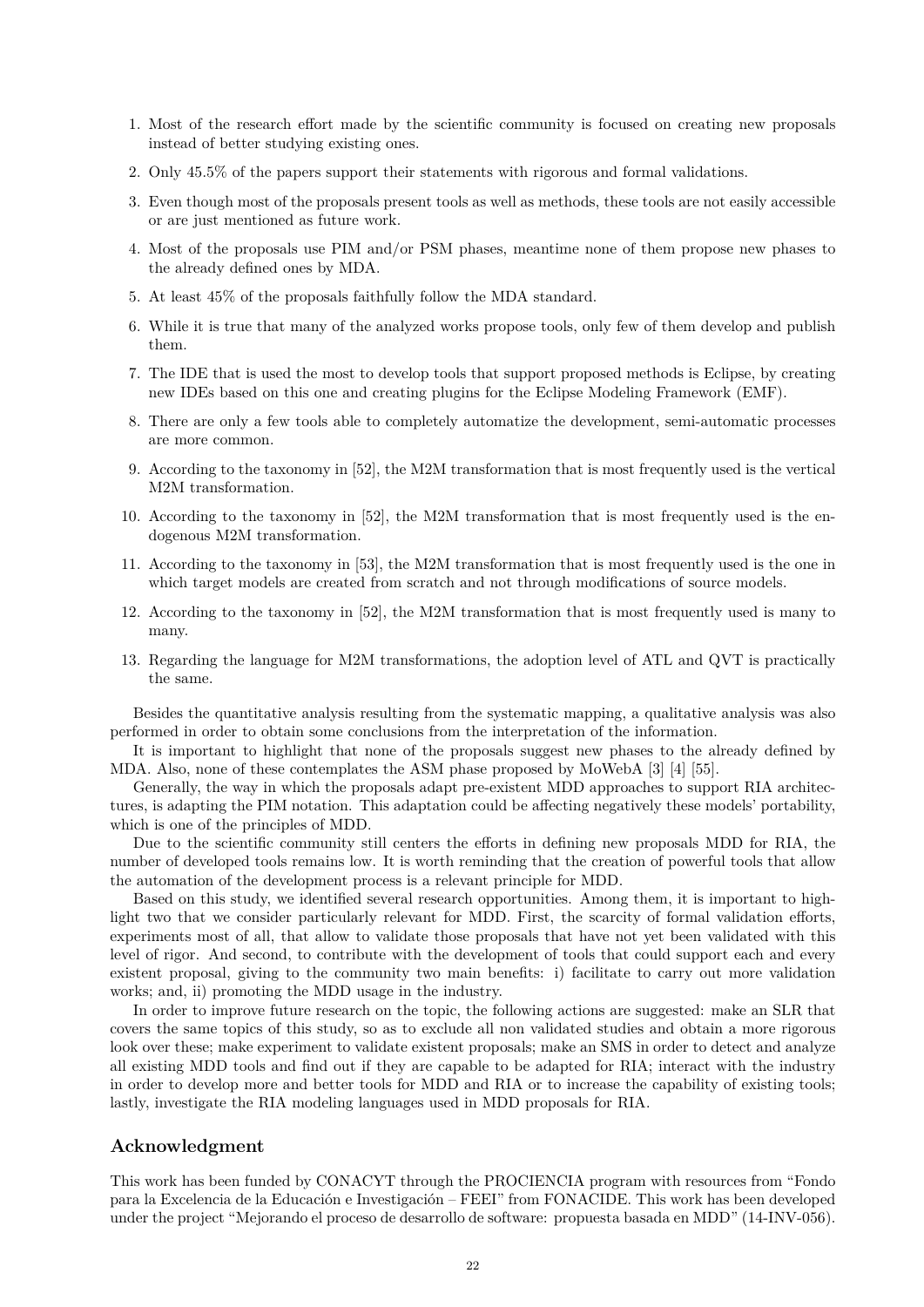## **References**

- <span id="page-22-0"></span>[1] C. Pons, R. Giandini, and G. Pérez, *Desarrollo de Software dirigido por Modelos (Conceptos teóricos y su aplicaci´on pr´actica)*. Edulp - Editorial de la Universidad de la Plata, 2010.
- <span id="page-22-1"></span>[2] F. O. Garc´ıa Rubio, J. M. Vara Mesa, and C. V. Chicote, *Desarrollo de Software Dirigido por Modelos: Conceptos, M´etodos y Herramientas*. Ra-Ma Editorial, 2013.
- <span id="page-22-2"></span>[3] M. González, L. Cernuzzi, N. Aquino, and O. Pastor, "Developing web applications for different architectures: The MoWebA approach," in *2016 IEEE Tenth International Conference on Research Challenges in Information Science (RCIS)*, June 2016, pp. 1–11.
- <span id="page-22-3"></span>[4] M. González, L. Cernuzzi, and O. Pastor, "A Navigational Role-centric Model Oriented Web Approach - MoWebA," *Int. J. Web Eng. Technol.*, vol. 11, no. 1, pp. 29–67, Apr. 2016. [Online]. Available: <http://dx.doi.org/10.1504/IJWET.2016.075963>
- <span id="page-22-4"></span>[5] A. Bozzon, S. Comai, P. Fraternali, and G. T. Carughi, "Conceptual Modeling and Code Generation for Rich Internet Applications," in *Proceedings of the 6th International Conference on Web Engineering*, ser. ICWE '06. New York, NY, USA: ACM, 2006, pp. 353–360. [Online]. Available: <http://doi.acm.org/10.1145/1145581.1145649>
- <span id="page-22-5"></span>[6] N. Koch, M. Pigerl, G. Zhang, and T. Morozova, *Web Engineering: 9th International Conference, ICWE 2009 San Sebasti´an, Spain, June 24-26, 2009 Proceedings*. Berlin, Heidelberg: Springer Berlin Heidelberg, 2009, ch. Patterns for the Model-Based Development of RIAs, pp. 283–291. [Online]. Available: [http://dx.doi.org/10.1007/978-3-642-02818-2](http://dx.doi.org/10.1007/978-3-642-02818-2_23) 23
- <span id="page-22-6"></span>[7] S. Meliá, J. Gómez, S. Pérez, and O. Díaz, "A Model-driven Development for GWT-Based Rich Internet Applications with OOH4RIA," in *Web Engineering, 2008. ICWE '08. Eighth International Conference on*. IEEE, July 2008, pp. 13–23.
- <span id="page-22-7"></span>[8] K. Petersen, S. Vakkalanka, and L. Kuzniarz, "Guidelines for conducting systematic mapping studies in software engineering: An update," *Information & Software Technology*, vol. 64, pp. 1–18, 2015. [Online]. Available:<http://dx.doi.org/10.1016/j.infsof.2015.03.007>
- <span id="page-22-8"></span>[9] S. Casteleyn, I. Garrigós, and J.-N. Mazón, "Ten Years of Rich Internet Applications: A Systematic Mapping Study, and Beyond," *ACM Trans. Web*, vol. 8, no. 3, pp. 18:1–18:46, Jul. 2014. [Online]. Available:<http://doi.acm.org/10.1145/2626369>
- <span id="page-22-9"></span>[10] G. Aragón, M.-J. Escalona, M. Lang, and J. R. Hilera, "An analysis of model-driven web engineering methodologies," *International Journal of Innovative Computing, Information and Control (IJICIC)*, vol. 9, no. 1, pp. 413–436, 2013.
- <span id="page-22-10"></span>[11] J. Allaire, "Macromedia Flash MX-A next-generation rich client," *Macromedia White Paper*, pp. 1–2, 2002.
- <span id="page-22-11"></span>[12] D. Bonhaure, M. González, N. Aquino, L. Cernuzzi, and C. Pons, "Model-to-model transformations for RIA architectures: A systematic mapping study," in *XLII Latin American Computing Conference, CLEI 2016, Valpara´ıso, Chile, October 10-14, 2016*. IEEE, 2016, pp. 1–11. [Online]. Available: <http://dx.doi.org/10.1109/CLEI.2016.7833405>
- <span id="page-22-12"></span>[13] B. A. Kitchenham, D. Budgen, and O. P. Brereton, "Using mapping studies as the basis for further research - A participant-observer case study," *Information & Software Technology*, vol. 53, no. 6, pp. 638–651, 2011. [Online]. Available:<http://dx.doi.org/10.1016/j.infsof.2010.12.011>
- <span id="page-22-13"></span>[14] M. Genero Bocco, J. Cruz-Lemos, and M. Piattini Velthuis, *Métodos de investigación en ingeniería del software.* Ra-Ma Editorial, 2014.
- <span id="page-22-14"></span>[15] B. Kitchenham and S. Charters, "Guidelines for performing Systematic Literature Reviews in Software Engineering," Keele University and Durham University Joint Report, Tech. Rep. EBSE 2007-001, 2007.
- <span id="page-22-15"></span>[16] K. Petersen, R. Feldt, S. Mujtaba, and M. Mattsson, "Systematic mapping studies in software engineering," in *12th International Conference on Evaluation and Assessment in Software Engineering, EASE 2008, University of Bari, Italy, 26-27 June 2008*, ser. Workshops in Computing, G. Visaggio, M. T. Baldassarre, S. G. Linkman, and M. Turner, Eds. BCS, 2008. [Online]. Available: <http://ewic.bcs.org/content/ConWebDoc/19543>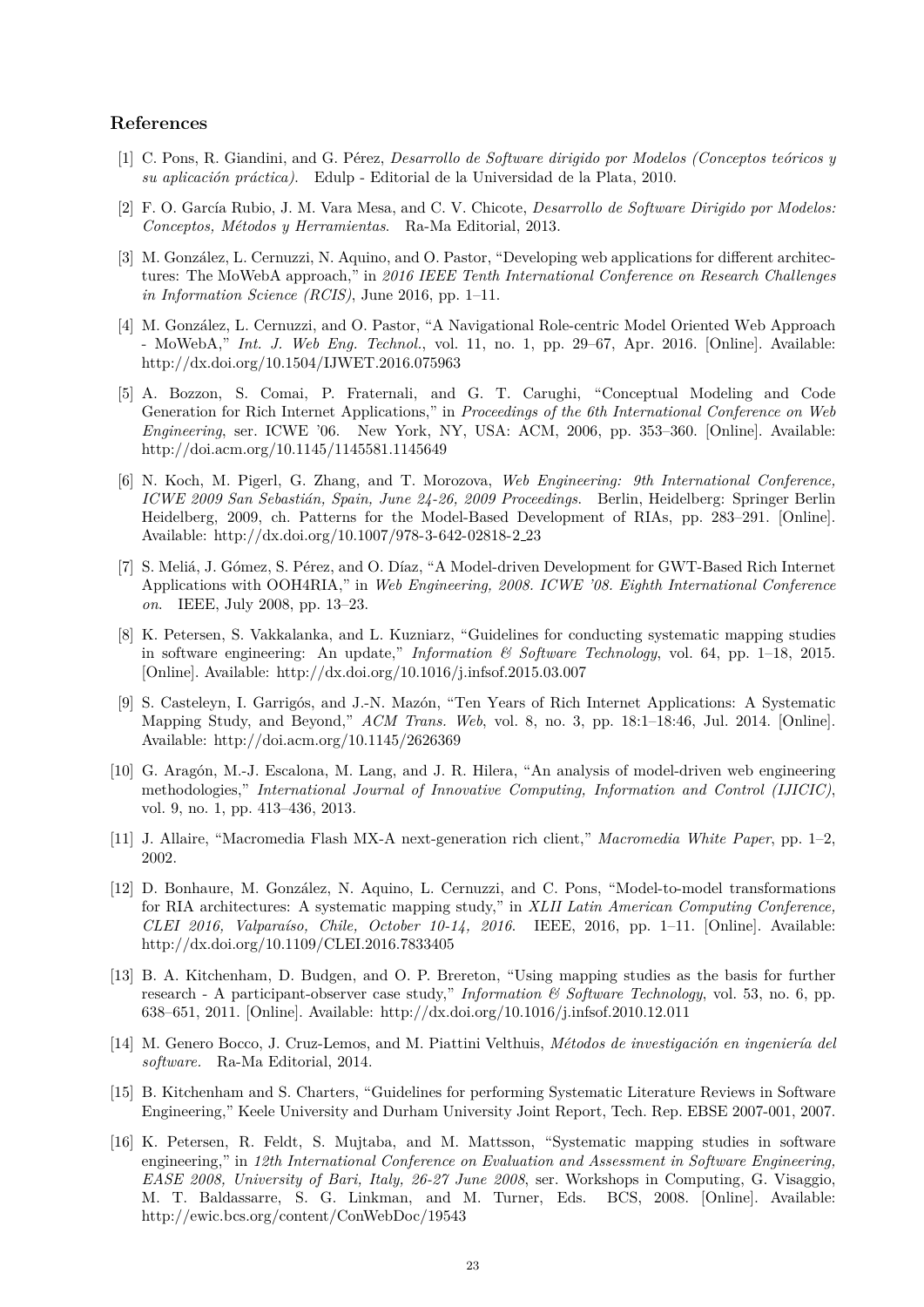- <span id="page-23-0"></span>[17] C. Wohlin, P. Runeson, P. A. da Mota Silveira Neto, E. Engström, I. do Carmo Machado, and E. S. de Almeida, "On the reliability of mapping studies in software engineering," *Journal of Systems and Software*, vol. 86, no. 10, pp. 2594–2610, 2013. [Online]. Available: <http://dx.doi.org/10.1016/j.jss.2013.04.076>
- <span id="page-23-1"></span>[18] T. Dybå, T. Dingsøyr, and G. K. Hanssen, "Applying systematic reviews to diverse study types: An experience report," in *Proceedings of the First International Symposium on Empirical Software Engineering and Measurement, ESEM 2007, September 20-21, 2007, Madrid, Spain*. ACM / IEEE Computer Society, 2007, pp. 225–234. [Online]. Available:<http://dx.doi.org/10.1109/ESEM.2007.59>
- <span id="page-23-2"></span>[19] M. Petticrew and H. Roberts, *Systematic reviews in the social sciences: A practical guide*. Blackwell Publishing Ltd, 2008. [Online]. Available:<http://dx.doi.org/10.1002/9780470754887>
- <span id="page-23-3"></span>[20] S. Link, T. Schuster, P. Hoyer, and S. Abeck, "Focusing Graphical User Interfaces in Model-Driven Software Development," in *Advances in Computer-Human Interaction, 2008 First International Conference on*. IEEE, Feb 2008, pp. 3–8.
- <span id="page-23-12"></span>[21] M. L. Bernardi, G. A. D. Lucca, and D. Distante, "Model-driven fast prototyping of RIAs: From conceptual models to running applications," in *Advances in Computing, Communications and Informatics (ICACCI, 2014 International Conference on*. IEEE, Sept 2014, pp. 250–258.
- <span id="page-23-7"></span>[22] S. Pérez, O. Díaz, S. Meliá, and J. Gómez, "Facing Interaction-Rich RIAs: The Orchestration Model," in *Web Engineering, 2008. ICWE '08. Eighth International Conference on*. IEEE, July 2008, pp. 24–37.
- <span id="page-23-6"></span>[23] J. C. Preciado, M. Linaje, R. Morales-Chaparro, F. Sanchez-Figueroa, G. Zhang, C. Kroiß, and N. Koch, "Designing Rich Internet Applications Combining UWE and RUX-Method," in *Web Engineering, 2008. ICWE '08. Eighth International Conference on*. IEEE, July 2008, pp. 148–154.
- <span id="page-23-8"></span>[24] S. Meliá, J. Gómez, S. Pérez, and O. Díaz, "Facing Architectural and Technological Variability of Rich Internet Applications," *IEEE Internet Computing*, vol. PP, no. 99, pp. 1–1, 2010.
- <span id="page-23-13"></span>[25] E. Sosa, P. J. Clemente, J. M. Conejero, and R. Rodríguez-Echeverría, "A model-driven process to modernize legacy web applications based on service oriented architectures," in *Web Systems Evolution (WSE), 2013 15th IEEE International Symposium on*. IEEE, Sept 2013, pp. 61–70.
- <span id="page-23-9"></span>[26] S. Roubi, M. Erramdani, and S. Mbarki, "A model driven approach to generate graphical user interfaces for Rich Internet Applications using Interaction Flow Modeling Language," in *2015 15th International Conference on Intelligent Systems Design and Applications (ISDA)*. IEEE, Dec 2015, pp. 272–276.
- <span id="page-23-4"></span>[27] R. Esbai and M. Erramdani, "Model-to-model transformation in approach by modeling: From UML model to Model-View-Presenter and Dependency Injection patterns," in *2015 5th World Congress on Information and Communication Technologies (WICT)*. IEEE, Dec 2015, pp. 1–6.
- <span id="page-23-5"></span>[28] V. Torres, P. Giner, and V. Pelechano, "Developing BP-driven web applications through the use of MDE techniques," *Software & Systems Modeling*, vol. 11, no. 4, pp. 609–631, 2012. [Online]. Available: <http://dx.doi.org/10.1007/s10270-010-0177-5>
- <span id="page-23-10"></span>[29] E. Robles Luna, M. J. Escalona, and G. Rossi, *Software and Data Technologies: 5th International Conference, ICSOFT 2010, Athens, Greece, July 22-24, 2010. Revised Selected Papers*. Berlin, Heidelberg: Springer Berlin Heidelberg, 2013, ch. Modelling the Requirements of Rich Internet Applications in WebRe, pp. 27–41. [Online]. Available: [http://dx.doi.org/10.1007/978-3-642-29578-2](http://dx.doi.org/10.1007/978-3-642-29578-2_2) 2
- <span id="page-23-14"></span>[30] O. Pastor, M. Ruiz, and S. España, *Software and Data Technologies: 6th International Conference*, *ICSOFT 2011, Seville, Spain, July 18-21, 2011. Revised Selected Papers*. Berlin, Heidelberg: Springer Berlin Heidelberg, 2013, ch. From Requirements to Code: A Full Model-Driven Development Perspective, pp. 56–70. [Online]. Available: [http://dx.doi.org/10.1007/978-3-642-36177-7](http://dx.doi.org/10.1007/978-3-642-36177-7_4) 4
- <span id="page-23-11"></span>[31] J. M. Hermida, S. Meli´a, J.-J. Mart´ınez, A. Montoyo, and J. G´omez, *Current Trends in Web Engineering: ICWE 2012 International Workshops: MDWE, ComposableWeb, WeRE, QWE, and Doctoral Consortium, Berlin, Germany, July 23-27, 2012, Revised Selected Papers*. Berlin, Heidelberg: Springer Berlin Heidelberg, 2012, ch. Developing Semantic Rich Internet Applications with the Sm4RIA Extension for OIDE, pp. 20–25. [Online]. Available: [http://dx.doi.org/10.1007/978-3-642-35623-0](http://dx.doi.org/10.1007/978-3-642-35623-0_3) 3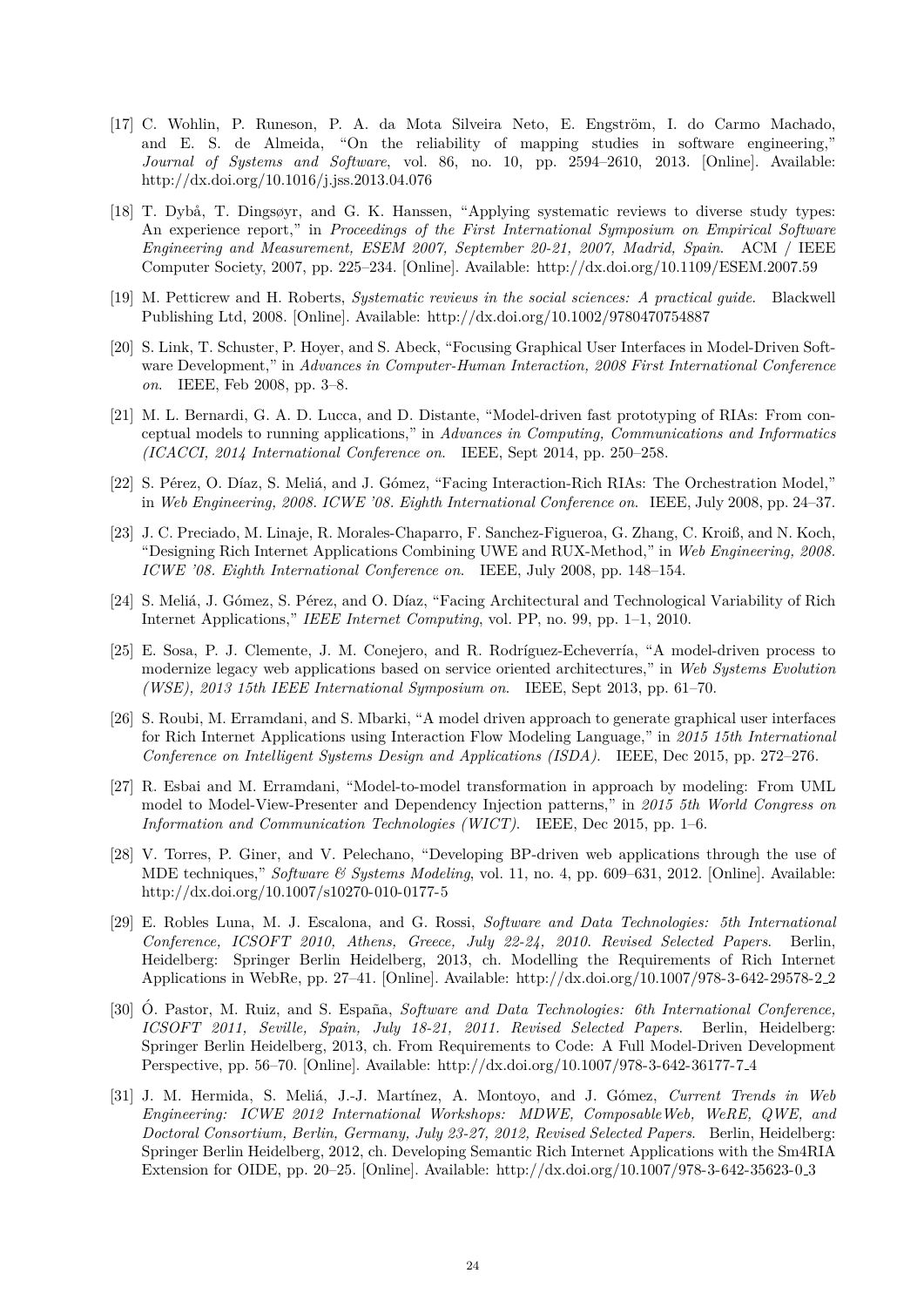- <span id="page-24-0"></span>[32] R. Rodríguez-Echeverría, J. M. Conejero, M. Linaje, J. C. Preciado, and F. Sánchez-Figueroa, *Web Engineering: 10th International Conference, ICWE 2010, Vienna Austria, July 5-9, 2010. Proceedings*. Berlin, Heidelberg: Springer Berlin Heidelberg, 2010, ch. Re-engineering Legacy Web Applications into Rich Internet Applications, pp. 189–203. [Online]. Available: [http://dx.doi.org/10.1007/978-3-642-13911-6](http://dx.doi.org/10.1007/978-3-642-13911-6_13) 13
- <span id="page-24-1"></span>[33] S. Meli´a, J.-J. Mart´ınez, S. Mira, J. A. Osuna, and J. G´omez, *Web Engineering: 10th International Conference, ICWE 2010, Vienna Austria, July 5-9, 2010. Proceedings*. Berlin, Heidelberg: Springer Berlin Heidelberg, 2010, ch. An Eclipse Plug-in for Model-Driven Development of Rich Internet Applications, pp. 514–517. [Online]. Available: [http://dx.doi.org/10.1007/978-3-642-13911-6](http://dx.doi.org/10.1007/978-3-642-13911-6_41) 41
- <span id="page-24-4"></span>[34] J. M. Hermida, S. Meli´a, A. Montoyo, and J. G´omez, *Web Information Systems Engineering – WISE 2010 Workshops: WISE 2010 International Symposium WISS, and International Workshops CISE, MBC, Hong Kong, China, December 12-14, 2010, Revised Selected Papers*. Berlin, Heidelberg: Springer Berlin Heidelberg, 2011, ch. Developing Semantic Rich Internet Applications Using a Model-Driven Approach, pp. 198–211. [Online]. Available: [http://dx.doi.org/10.1007/978-3-642-24396-7](http://dx.doi.org/10.1007/978-3-642-24396-7_16) 16
- <span id="page-24-9"></span>[35] R. Rodríguez-Echeverría, J. M. Conejero, P. J. Clemente, V. M. Pavón, and F. Sánchez-Figueroa, *Current Trends in Web Engineering: ICWE 2012 International Workshops: MDWE, ComposableWeb, WeRE, QWE, and Doctoral Consortium, Berlin, Germany, July 23-27, 2012, Revised Selected Papers*. Berlin, Heidelberg: Springer Berlin Heidelberg, 2012, ch. Model Driven Extraction of the Navigational Concern of Legacy Web Applications, pp. 56–70. [Online]. Available: [http://dx.doi.org/10.1007/978-3-642-35623-0](http://dx.doi.org/10.1007/978-3-642-35623-0_6) 6
- <span id="page-24-10"></span>[36] H. Casal´anguida and J. E. Dur´an, *Current Trends in Web Engineering: ICWE 2013 International Workshops ComposableWeb, QWE, MDWE, DMSSW, EMotions, CSE, SSN, and PhD Symposium, Aalborg, Denmark, July 8-12, 2013. Revised Selected Papers*. Cham: Springer International Publishing, 2013, ch. A Method for Integrating Process Description and User Interface Use during Design of RIA Applications, pp. 172–186. [Online]. Available: [http://dx.doi.org/10.1007/978-3-319-04244-2](http://dx.doi.org/10.1007/978-3-319-04244-2_16) 16
- <span id="page-24-5"></span>[37] R. Rodríguez-Echeverría, V. M. Pavón, F. Macías, J. M. Conejero, P. J. Clemente, and F. S´anchez-Figueroa, *Web Information Systems Engineering – WISE 2013: 14th International Conference, Nanjing, China, October 13-15, 2013, Proceedings, Part II*. Berlin, Heidelberg: Springer Berlin Heidelberg, 2013, ch. Generating a Conceptual Representation of a Legacy Web Application, pp. 231–240. [Online]. Available: [http://dx.doi.org/10.1007/978-3-642-41154-0](http://dx.doi.org/10.1007/978-3-642-41154-0_17) 17
- <span id="page-24-2"></span>[38] R. Rodríguez-Echeverría, J. M. Conejero, P. J. Clemente, M. D. Villalobos, and F. Sánchez-Figueroa, *Web Engineering: 12th International Conference, ICWE 2012, Berlin, Germany, July 23-27, 2012. Proceedings*. Berlin, Heidelberg: Springer Berlin Heidelberg, 2012, ch. Extracting Navigational Models from Struts-Based Web Applications, pp. 419–426. [Online]. Available: [http://dx.doi.org/10.1007/978-3-642-31753-8](http://dx.doi.org/10.1007/978-3-642-31753-8_35) 35
- <span id="page-24-8"></span>[39] A. Pleuß and H. Hußmann, *Human-Computer Interaction. Interaction Design and Usability: 12th International Conference, HCI International 2007, Beijing, China, July 22-27, 2007, Proceedings, Part I*. Berlin, Heidelberg: Springer Berlin Heidelberg, 2007, ch. Integrating Authoring Tools into Model-Driven Development of Interactive Multimedia Applications, pp. 1168–1177. [Online]. Available: [http://dx.doi.org/10.1007/978-3-540-73105-4](http://dx.doi.org/10.1007/978-3-540-73105-4_127) 127
- <span id="page-24-6"></span>[40] I. Garrigós, S. Meliá, and S. Casteleyn, *Web Information Systems Engineering - WISE 2009: 10th International Conference, Pozna´n, Poland, October 5-7, 2009. Proceedings*. Berlin, Heidelberg: Springer Berlin Heidelberg, 2009, ch. Personalizing the Interface in Rich Internet Applications, pp. 365–378. [Online]. Available: [http://dx.doi.org/10.1007/978-3-642-04409-0](http://dx.doi.org/10.1007/978-3-642-04409-0_37) 37
- <span id="page-24-7"></span>[41] L. Dannecker, M. Feldmann, T. Nestler, G. H¨ubsch, U. Jugel, and K. Muthmann, *Current Trends in Web Engineering: 10th International Conference on Web Engineering ICWE 2010 Workshops, Vienna, Austria, July 2010, Revised Selected Papers*. Berlin, Heidelberg: Springer Berlin Heidelberg, 2010, ch. Rapid Development of Composite Applications Using Annotated Web Services, pp. 1–12. [Online]. Available: [http://dx.doi.org/10.1007/978-3-642-16985-4](http://dx.doi.org/10.1007/978-3-642-16985-4_1) 1
- <span id="page-24-3"></span>[42] S. P´erez, F. Durao, S. Meli´a, P. Dolog, and O. D´ıaz, *Web Information Systems Engineering – WISE 2010 Workshops: WISE 2010 International Symposium WISS, and International Workshops CISE, MBC, Hong Kong, China, December 12-14, 2010, Revised Selected Papers*. Berlin, Heidelberg: Springer Berlin Heidelberg, 2011, ch. RESTful, Resource-Oriented Architectures: A Model-Driven Approach, pp. 282–294. [Online]. Available: [http://dx.doi.org/10.1007/978-3-642-24396-7](http://dx.doi.org/10.1007/978-3-642-24396-7_22) 22